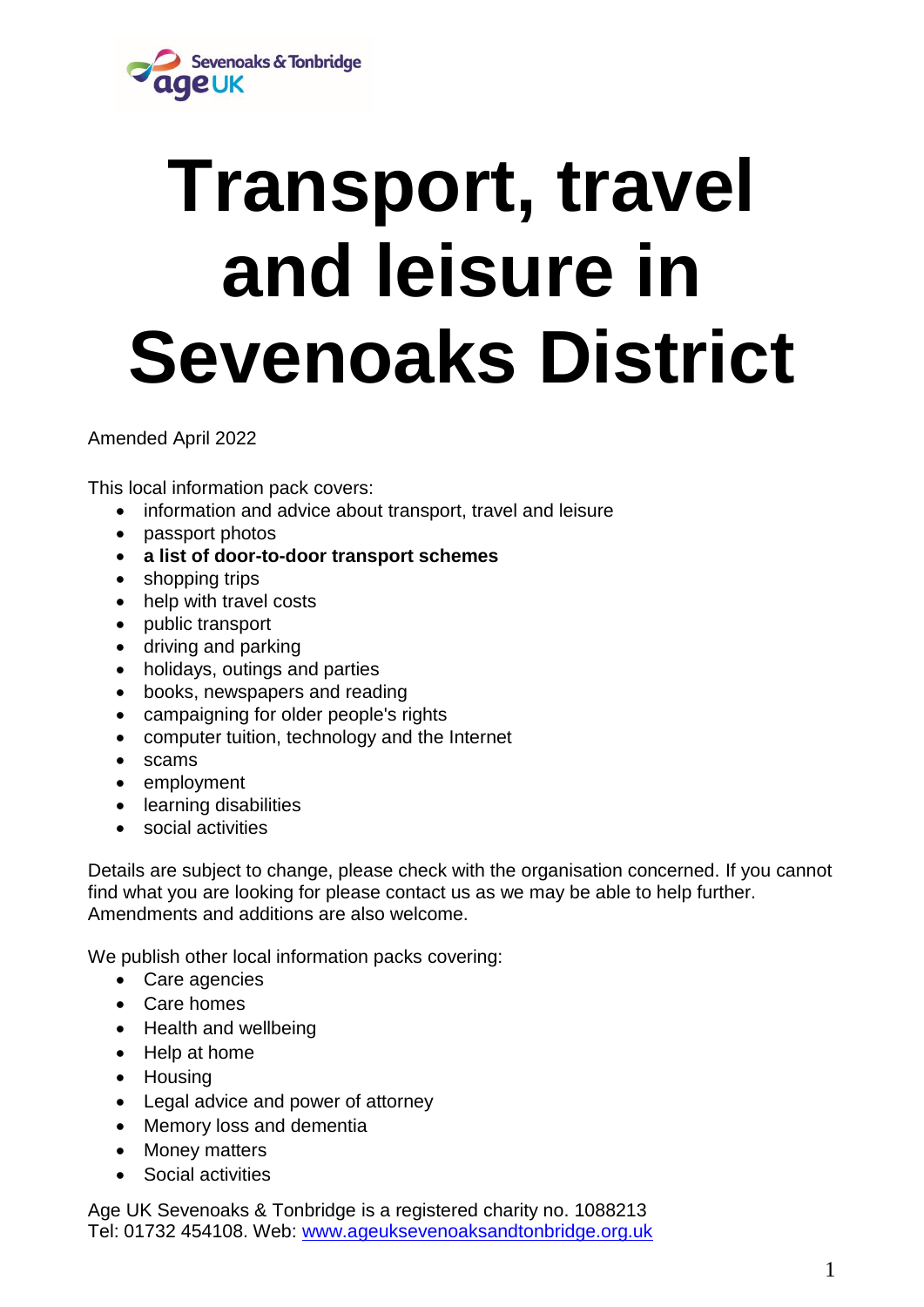# **Contents**

| Health benefits - Attendance Allowance and Personal Independence Payment 10 |  |
|-----------------------------------------------------------------------------|--|
| Disability Living Allowance and Personal Independence Payment 10            |  |
|                                                                             |  |
|                                                                             |  |
|                                                                             |  |
|                                                                             |  |
|                                                                             |  |
|                                                                             |  |
|                                                                             |  |
|                                                                             |  |
|                                                                             |  |
|                                                                             |  |
|                                                                             |  |
|                                                                             |  |
|                                                                             |  |
|                                                                             |  |
|                                                                             |  |
|                                                                             |  |
|                                                                             |  |
|                                                                             |  |
|                                                                             |  |
|                                                                             |  |
|                                                                             |  |
|                                                                             |  |
|                                                                             |  |
|                                                                             |  |
|                                                                             |  |
|                                                                             |  |
|                                                                             |  |
|                                                                             |  |
|                                                                             |  |
|                                                                             |  |
|                                                                             |  |
|                                                                             |  |
|                                                                             |  |
|                                                                             |  |
|                                                                             |  |
|                                                                             |  |
|                                                                             |  |
|                                                                             |  |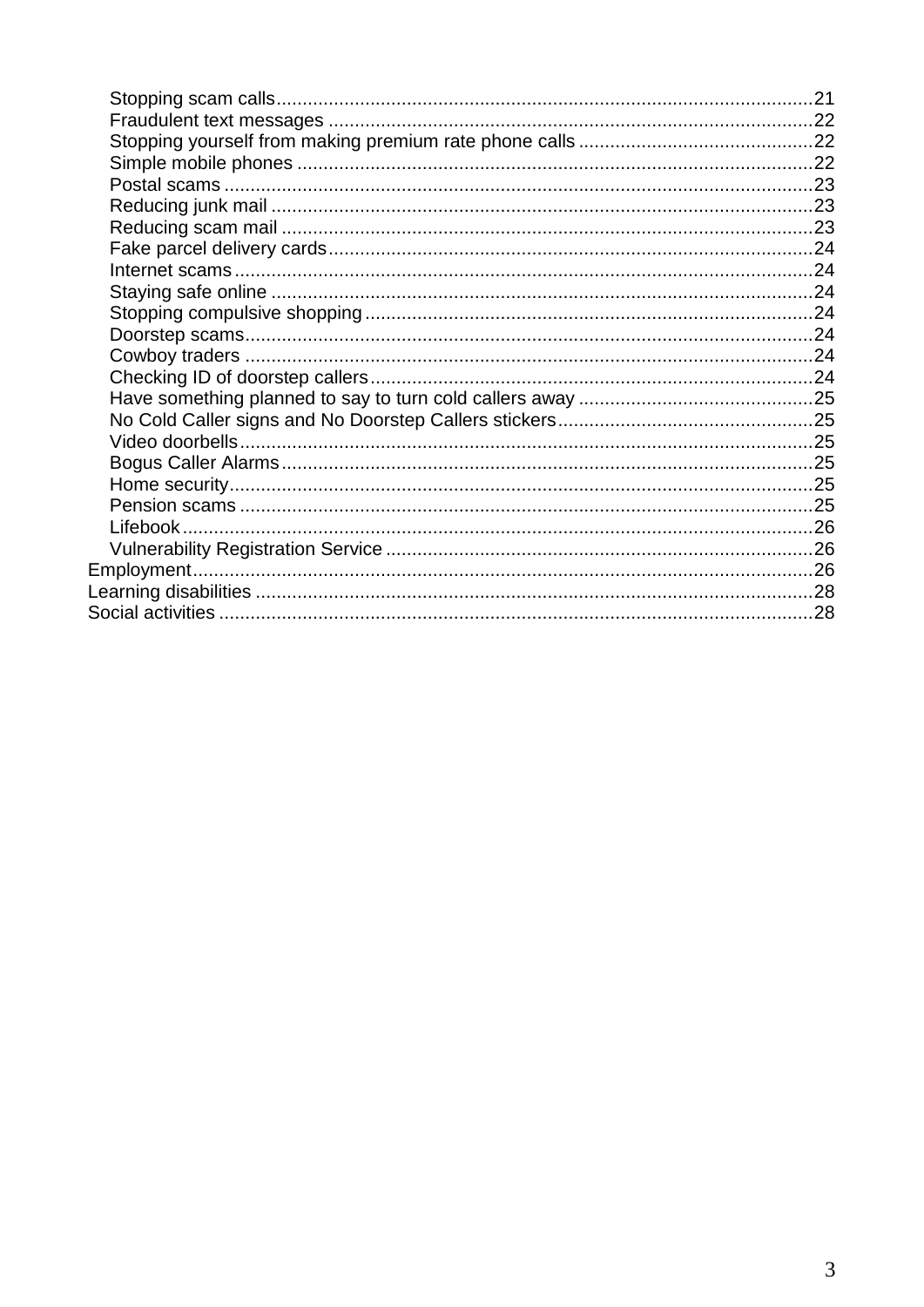# <span id="page-3-0"></span>**Information and advice**

## **Age UK Sevenoaks & Tonbridge**

Old Meeting House, 5 St John's Rd, SevenoaksTN13 3LR Tel: 01732 454108 (open Mon-Fri 9am-4pm) Fax: 01732 450791 Email: [office@ageuksevenoaksandtonbridge.org.uk](mailto:office@ageuksevenoaksandtonbridge.org.uk) Web: [www.ageuksevenoaksandtonbridge.org.uk](http://www.ageuksevenoaksandtonbridge.org.uk/)

- Age UK in Sevenoaks. We can help you at our office or we may be able to visit you to help you fill in forms for Blue Badges (disabled parking permits), railcards and bus passes. We may also be able to help you with other forms such as health and disability benefits. Tel: 01732 454108
- Citizens' Advice can also help you. Free phone advice Monday-Friday 9am-5pm. Some office appointments may be possible.
	- o Sevenoaks, Swanley, New Ash Green and Otford Tel: 0808 278 7810
	- o Edenbridge and Westerham Tel: 0808 278 7962

### **Independent Age**

6 Avonmore Rd, London W14 8RL Tel: 0800 319 6789, 020 7605 4200 Email: [advice@independentage.org](mailto:advice@independentage.org) Web: [www.independentage.org](http://www.independentage.org/)

- Free telephone and email service offering advice on benefits, care and social activities. (A similar service is also offered by Age UK)
- Campaigning for a fair deal in policy and practice

# **Social Services**

Tel: 03000 416161

Social Services provide many forms of support (including meals on wheels) and you can ask for a free assessment of what support you might need. If you are looking after someone it may be quicker to get a free carer's assessment from INVOLVE Tel: 0300 081 0005 Email: [communitynavigation@involvekent.org.uk](mailto:communitynavigation@involvekent.org.uk) Web: [www.involvekent.org.uk](http://www.involvekent.org.uk/) If you live in Swanley contact IMAGO Tel: 0300 011 1965 Email: [hello@imago.community](mailto:hello@imago.community)  Web: [www.imago.community](http://www.imago.community/)

# <span id="page-3-1"></span>**Passport Photos**

Passport photos are needed for many things (eg Blue Badge disabled parking forms). You can use passport photo booths in the following places:

- Sainsbury's, Otford Rd, Bat & Ball
- Tesco, Riverhead
- Post Office, South Park, Sevenoaks
- Sevenoaks Train Station
- Sevenoaks Leisure Centre

If you have difficulty using passport photo booths (eg automated instructions can be hard to follow for hearing-impaired people) then there are one or two places where you can still have their photo taken:

- Pantiles Cameras, 6 Brewery Lane, Blighs Meadow shopping area, Sevenoaks (next to Between the Lines gift shop and opposite Crew clothes shop)
- Timpsons inside Sainsburys, Otford Rd, Bat & Ball

If you are not able to do this (for example, you are housebound) then you can print photos using photographic paper on a home printer. If you do not have a printer, then Age UK may still be able to help you.

# <span id="page-3-2"></span>**Door-to-Door transport schemes**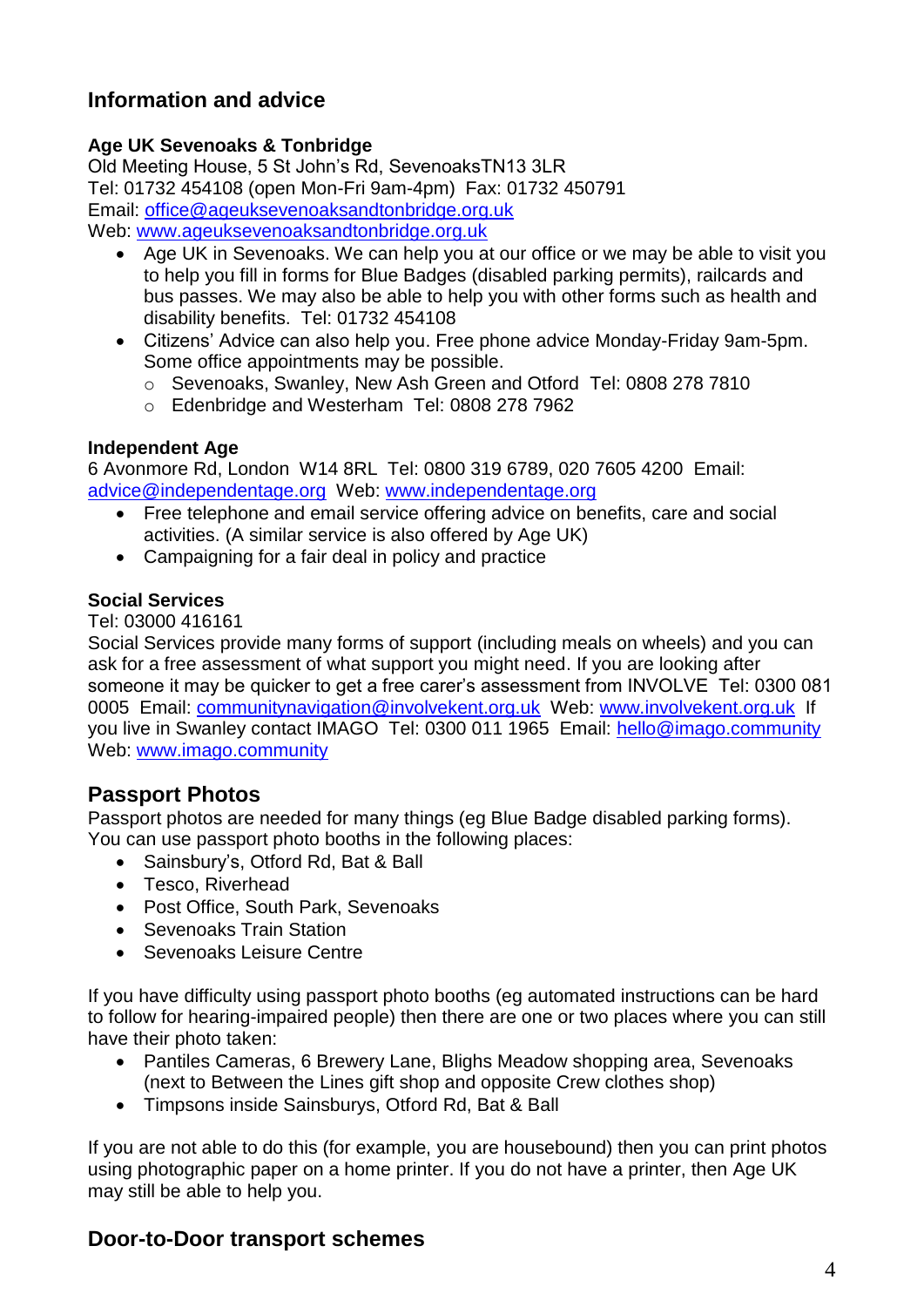There are various transport schemes (many of them subject to availability of volunteers) to help people with mobility problems who cannot get about easily and find it difficult to use public transport. There are several different options which may be especially useful if you are trying to arrange transport at short notice; you may need to ring round to see which organisation can help. One or two organisations may also be able to provide escorts to stay with people during appointments where this is an issue.

### **Age UK**

If you need transport on a weekly basis, our Independent Living Support services may be able to take you shopping or to health appointments. Charges are about £18.50 per hour.

- Edenbridge, Sevenoaks and Westerham areas. Tel: 01732 454108
- Swanley area. Try Age UK North West Kent Tel: 01474 564898

#### **Community Car Service**

- Based in Tunbridge Wells but cover Sevenoaks, Westerham, Edenbridge and Swanley areas
- Will also take people to London
- Volunteer drivers use their own cars to take people to medical appointments, social clubs, hairdressers, shopping, coffee mornings, days out, family & friends
- Drivers can be booked for days, evenings or weekends
- You have to take out annual membership (£15 for a year) and pay for mileage (75p per mile, minimum £7.50)
- Enquiries Tel: 01892 540131
- Bookings Tel: 01892 511627

#### **Cottage Community**

- Swanley area
- Minibus trips to social activities
- Mon-Fri 9am-3pm
- For older and frail people over pension age
- Operated by The Cottage Community (formerly Age Concern Darent Valley)
- Tel: 01474 879473, 01322 668106
- Email: [info@thecottagecommunity.org.uk](mailto:info@thecottagecommunity.org.uk) Web: [www.racdv.org.uk](http://www.racdv.org.uk/)

#### **Dial 2 Drive Community Transport**

- Sevenoaks, Swanley, Westerham and Edenbridge areas
- Will also take people to London
- Volunteer drivers with their own cars will take you to medical and social appointments. This includes such things as doctors, hospitals, chiropodists, day centres, hairdressers, lunch clubs, opticians and shopping. For those unable to access public transport due to old age, illness or disability. Drivers can be booked for days, evenings or weekends. You have to take out annual membership (£20 for a year) and pay for mileage (70p per mile, minimum £5). Wheelchair users must be able to transfer into a car seat
- 9.30am-3.30pm
- Operated by Imago (formerly Voluntary Action Within Kent)
- Tel: 0300 777 1200
- Email: [driving@imago.community](mailto:driving@imago.community)Web: www.imago.community

#### **Edenbridge Voluntary Transport Service**

Edenbridge area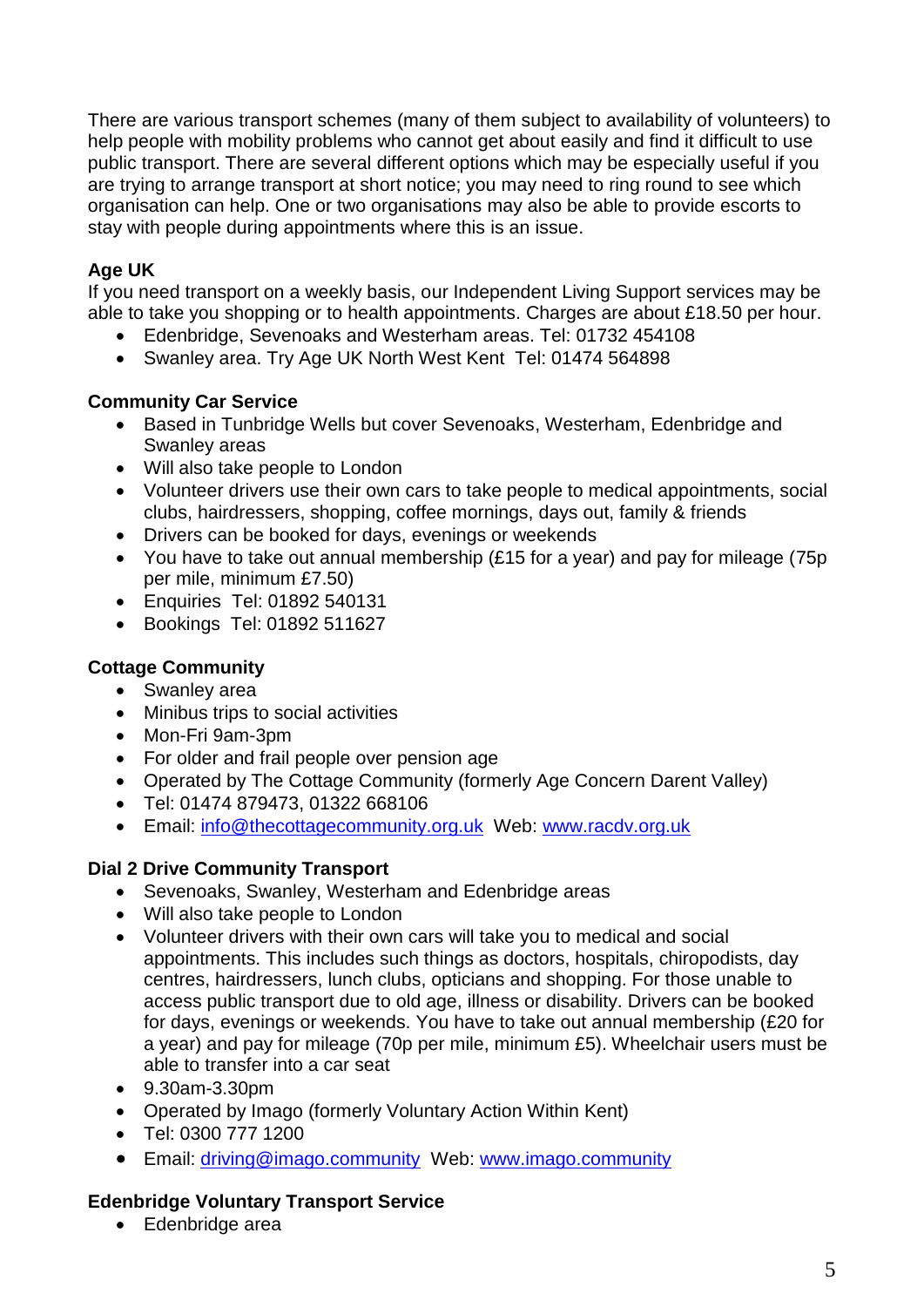- Volunteer drivers with their own cars will take you to medical appointments only including dentists and opticians. All drivers are criminal records checked
- 10-12.30am
- Tel: 01732 865353
- **Email: [admin@evts.org.uk](mailto:admin@evts.org.uk)**

#### **Go 2 Direct**

- Edenbridge, Sevenoaks, Swanley and Westerham areas plus Fairseat and Hildenborough (but not New Ash Green).
- A private pre-bookable taxi that will take you door-to-door
- Operates Mon-Fri 6am-9pm, Sat 9.45am-5.45pm, no service on Sun and Bank Holidays
- Fares vary between £5.00 and £20.00 depending on distance and time. Older people get 20% off fares in off-peak periods. There is no charge for anyone accompanying you (can take up to 7 passengers).
- You can book by phone on 01732 463964 (Mon-Fri 6am-9pm, Sat 9.45am-5.15pm) or in person at Sevenoaks Bus Station enquiry office (Mon-Fri 10am-3pm) or by downloading an app. You should book at least 30 minutes in advance. There is a charge for cancellations or "no-shows". You can book a return journey in advance.
- Web: [www.go2now.co.uk](http://www.go2now.co.uk/)

### **Helping Hand**

- Kemsing village only
- A few volunteer drivers can provide transport to medical appointments in Sevenoaks and West Kent
- Small mileage charge for journeys beyond Kemsing/Otford/Sevenoaks
- Contact Alastair Boobyer Tel: 01959 522490

#### **INVOLVE**

- Based in Maidstone but all areas of Kent
- Volunteer transport
- Charges apply
- May be useful if you have to attend appointments at Maidstone Hospital
- 9am-3pm
- Tel: 01622 235833

#### **Kent Karrier**

- Dial-a-Ride service. Can book up to a week in advance. People have to join (membership costs £5 for a year) and then pay a subsidised fare per journey (£2.80 for the first 2 miles plus 90p for each additional mile). Can take wheelchair users
- To join Tel: 03000 413567 Email: public.transport@kent.gov.uk
- To book Tel: 01892 832447 Email: [transport@compaid.org.uk](mailto:transport@compaid.org.uk)
- Operated by Compaid. Web: www.kent.gov.uk/travelaroundkent
	- o Sevenoaks, Westerham and Edenbridge areas. Will take you anywhere in Sevenoaks District. Monday to Friday 9.30am to 4pm.
	- o Swanley area. Will take you anywhere in Swanley, Dartford or Gravesend areas. Monday to Friday 8am to 6pm, Saturday 9am to 6pm. Covers Ashcum-Ridley, Crockenhill, Eynsford, Farningham, Fawkham, Hartley, Horton Kirby, South Darenth, Swanley and West Kingsdown
	- o Chiddingstone, Cowden, Fordcombe, Leigh and Penshurst areas are not covered but have separate shopping trips listed in the next section.

#### **Macmillan Crossroads Care Kent**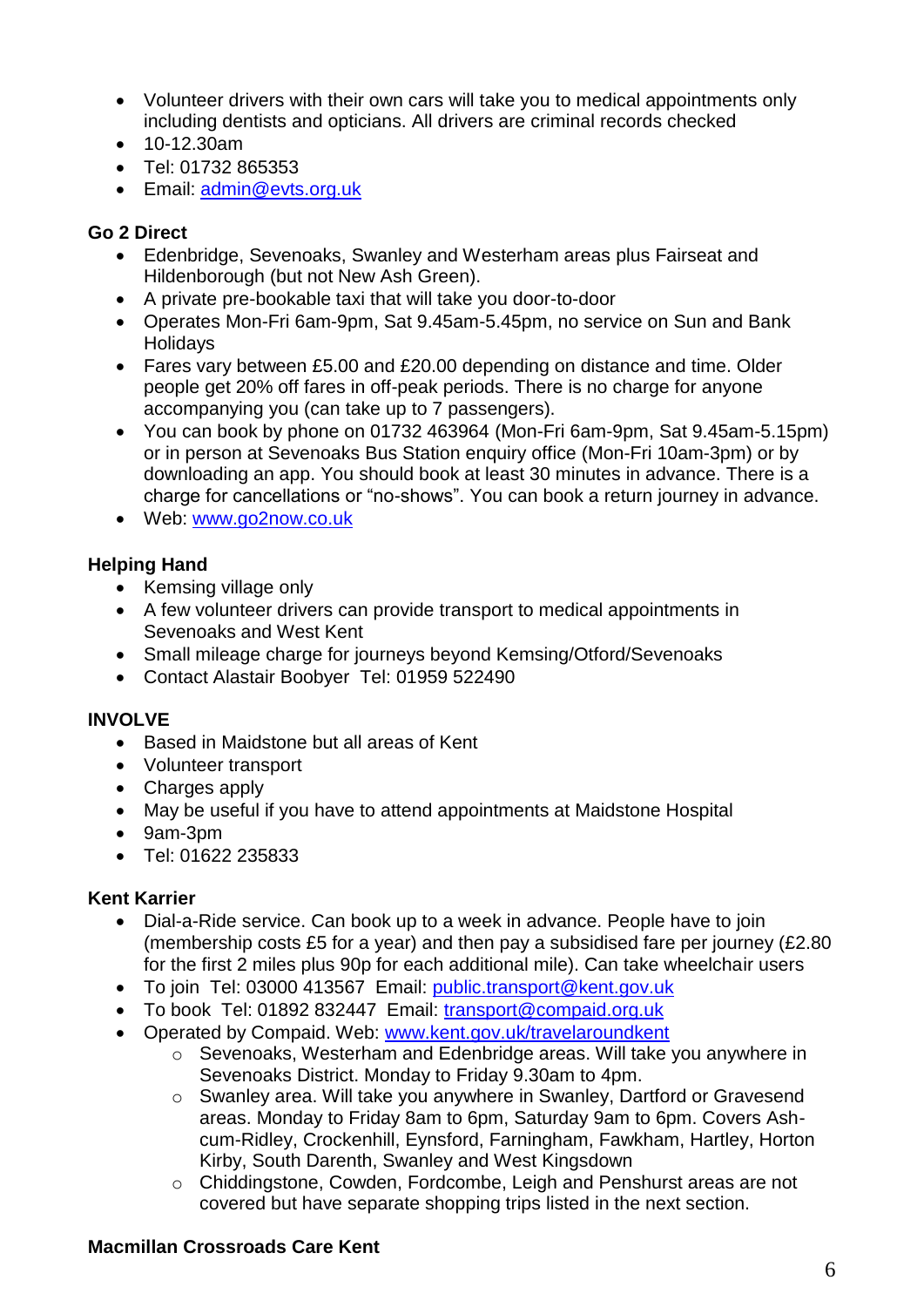- Tel: 0345 095 6701
- May be able to help people with cancer

## **NHS Patient Transport Service**

- All areas of UK
- NHS-funded transport to or from your hospital appointment
- You will be asked questions to check your eligibility
- This will depend on your medical needs and mobility
- May be able to take wheelchair users
- Tel: 0800 096 0211

# **Seniors Helping Seniors**

- Can take you shopping in their own car
- £24.60 per hour
- Tel: 01732 495665 Email: enquiries@seniorshelpingseniors.co.uk Web: www.seniorshelpingseniors.co.uk

#### **Sevenoaks Volunteer Transport Group**

- Sevenoaks area
- Will take people to London
- Volunteer drivers with their own cars will take elderly, infirm or disabled residents to medical appointments at clinics and hospitals. Will also take you to social clubs
- Tel: 01732 458931, 451507

#### **SMILES Volunteer Transport Service**

- Swanley area
- Volunteer drivers with their own cars will take elderly or disabled residents to medical appointments including dentists and opticians. Will also take you to family and friends
- Annual membership fee £20. Journeys cost £4 plus 45p per mile
- North West Kent Volunteer Centre Tel: 01322 294600

#### **Zot private ambulance company**

- If you need to pay for a private ambulance
- Tel: 020 3092 9118

# <span id="page-6-0"></span>**Other transport schemes (not door-to-door)**

#### **Buses 4U**

- Knatts Valley area (East Hill Park and Woodlands)
- Minibus runs once a week by request on Thursdays connecting East Hill Park with Gravesend via Woodlands, West Kingsdown, Brands Hatch, Farningham, Darent Valley Hospital and Bluewater
- Annual membership applies. £25 per year
- £2.50 per mile up to 2 miles, £3 per mile up to 5 miles, £3.50 per mile over 5 miles
- Can take wheelchair users
- Operated by East Surrey Rural Transport Partnership (Buses 4U)
- Tel: 01883 732791
- **Email: [rtp@tandridge.gov.uk](mailto:rtp@tandridge.gov.uk)**
- Web: www.buses4u.org.uk

#### **Cottage Community**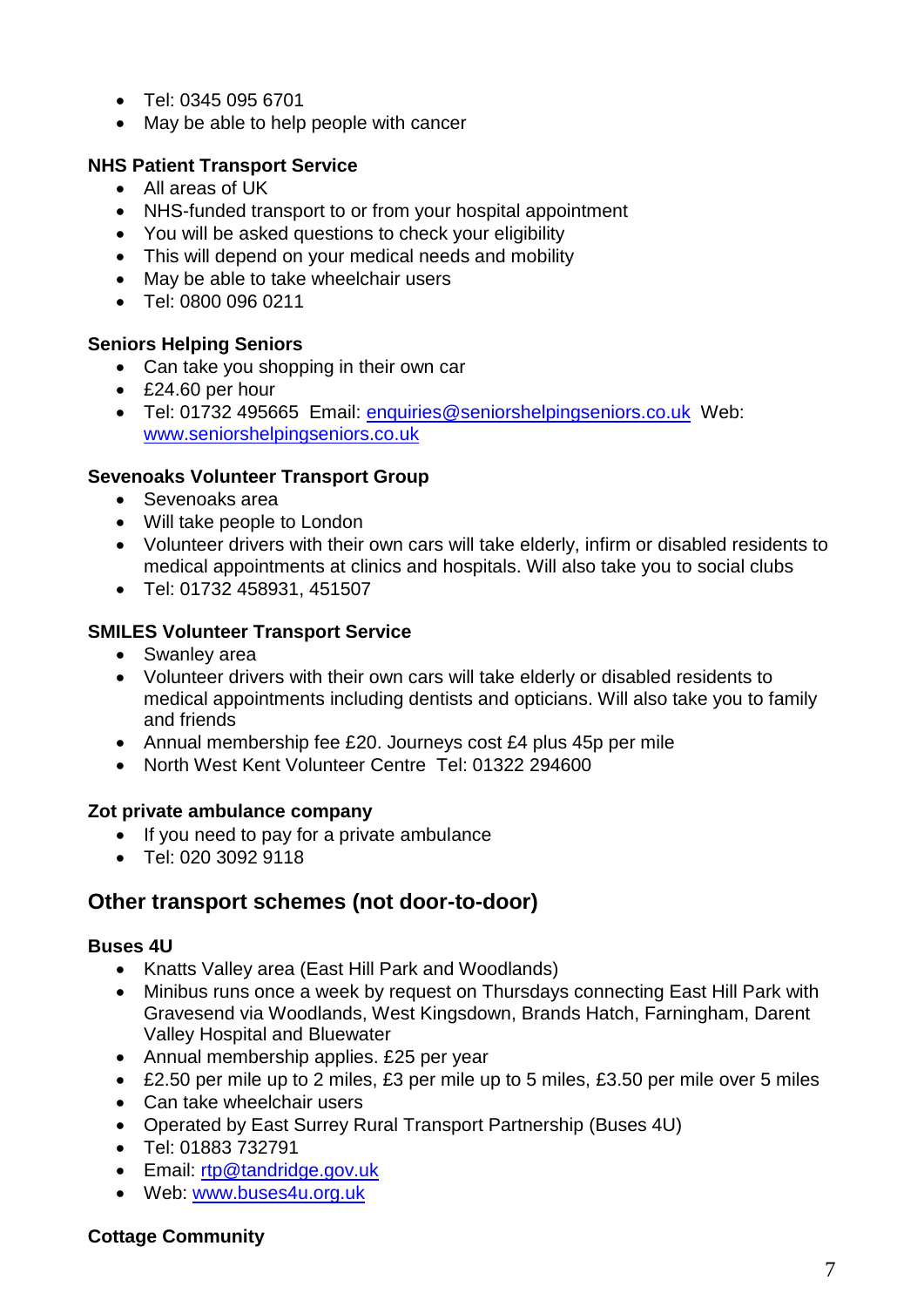- Swanley, Longfield, New Ash Green and West Kingsdown areas
- Weekly assisted minibus shopping trips to Asda in Swanley and Sainsburys in Pepper Hill. Also social trips to garden centres, Bluewater, Tea Pot Island, National Trust attractions, museums, farmers' markets, Xmas markets
- Mon-Fri 9am-3pm
- For older and frail people over pension age. Can take wheelchair users
- Operated by The Cottage Community (formerly Age Concern Darent Valley)
- Tel: 01474 879473, 01322 666448
- Email: [info@thecottagecommunity.org.uk](mailto:info@thecottagecommunity.org.uk) [admin@racdv.org.uk](mailto:admin@racdv.org.uk) Web: [www.racdv.org.uk](http://www.racdv.org.uk/)

# **Go2 Shared**

- An "on demand" service that operates upon request. You should book at least 30 minutes in advance. Note that you cannot book a return journey in advance.
- A shared minibus that will take you bus stop to bus stop. You will be told somewhere nearby to wait and given an estimated arrival time (could be up to 30 minutes but usually less).
- Buses will wait two minutes if you are not there. There is a charge for cancellations or "no-shows".
- They cover most of Sevenoaks District plus Fairseat and Hildenborough (but not New Ash Green) but cannot take you to surrounding areas. On Sundays they cover the area between Sevenoaks town and Eynsford/Swanley/West Kingsdown only.
- Operates Mon-Sat 6am-11pm, Sun and Bank Holidays 8.15am-7.45pm.
- Concessionary passes are not accepted. Older people get 50% off fares in off-peak periods. There is a fixed fare of £1 for any carers escorting you.
- Fares vary between £2.50 and £7.50 depending on distance and time so they work out much cheaper than ordinary taxis. You can pay with cash when you board or online using an app.
- You can book by phone on 01732 463964 (Mon-Sat 6am-9pm) or in person at Sevenoaks Bus Station enquiry office (Mon-Fri 10am-3pm) or by downloading an app. Web: [www.go2now.co.uk](http://www.go2now.co.uk/)

# **Kent Karrier**

- Scheduled journeys only from your door to town centres
	- o Chiddingstone and Leigh to Tonbridge town centre on Tuesday mornings
	- o Cowden, Fordcombe and Penshurst to Tunbridge Wells supermarkets and town centre on Thursday mornings
- People have to join (membership costs £5 for a year) and then pay a subsidised fare per journey (£2-3.50). Can take wheelchair users
- To join Tel: 03000 413567 Email: public.transport@kent.gov.uk
- To book Tel: 01892 832447 Email: [transport@compaid.org.uk](mailto:transport@compaid.org.uk)
- Operated by Compaid. Web: www.kent.gov.uk/travelaroundkent

# <span id="page-7-0"></span>**Help with travel costs**

# <span id="page-7-1"></span>**Are you entitled?**

You may be entitled to help with your travel costs if you are on a low income and all the following apply:

 You are referred by a doctor, ophthalmic practitioner or dentist. This might be by your GP or hospital doctor and they might make the appointment for you or you might make the appointment yourself. This includes travel for tests and pre- or postoperative check-ups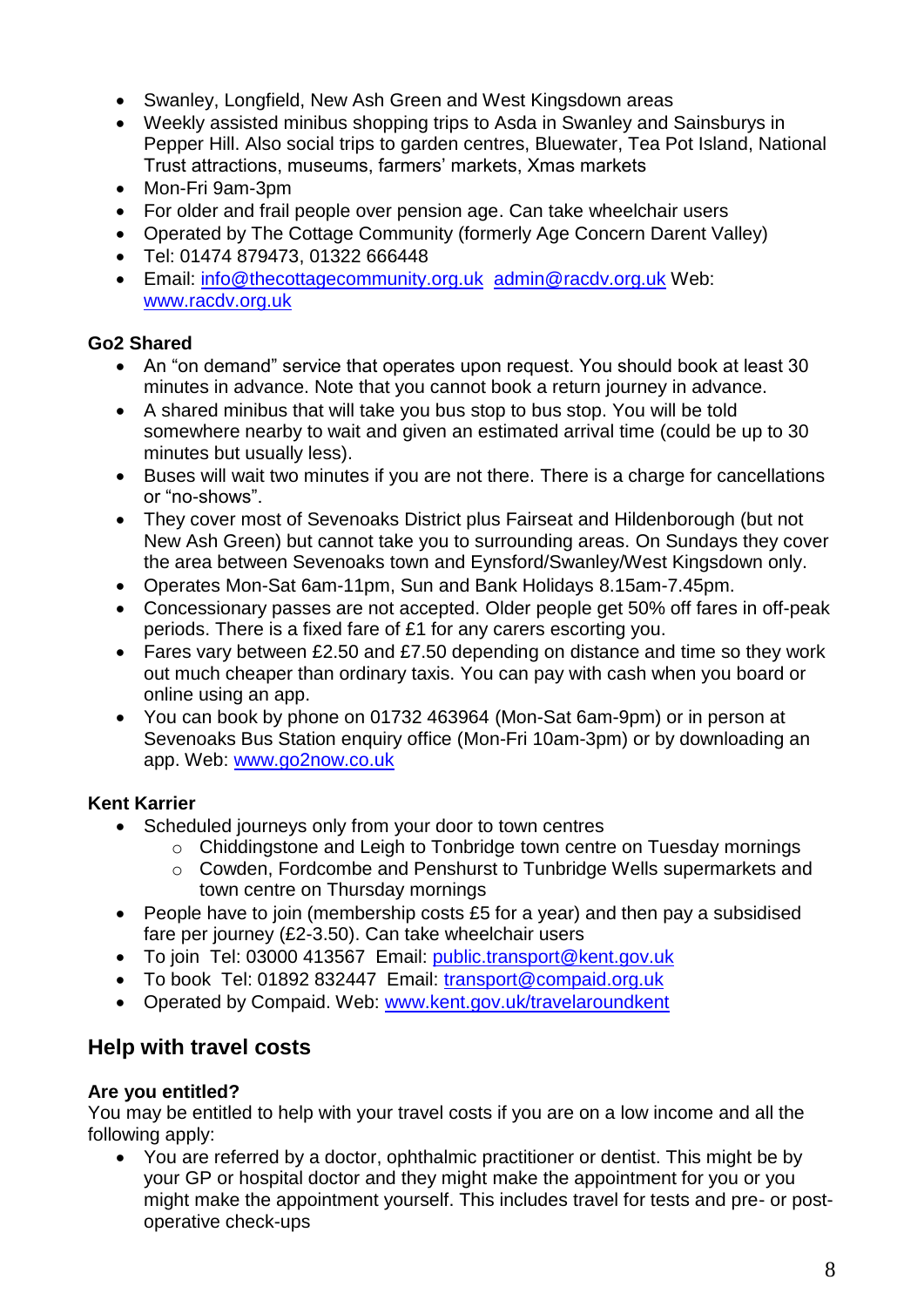- You make an extra journey to go to hospital or another place to receive NHS care. In other words, you are not already going there anyway
- You travel by the cheapest method of transport which it is reasonable for you to use. If, in the opinion of the doctor, optician or dentist who referred you, you need someone to travel with you, your companion's travel costs are added to your travel costs and it's your income that counts when working out if you are entitled to help with travel costs.

#### <span id="page-8-0"></span>**Do you automatically qualify?**

If you are getting Pension Credit Guarantee Credit to top up your pension then you may automatically qualify for full help with travel costs. Just show the letter confirming that you receive Pension Credit Guarantee Credit. You should not need to fill in any further forms

#### <span id="page-8-1"></span>**Can you still apply even if you don't automatically qualify?**

Attendance Allowance, Personal Independence Payment or Disability Living Allowance do not count but you may still get some help through the NHS Low Income Scheme. This scheme provides help for people on low incomes but who are above Universal Credit (Income Support) level. Anyone may make a claim.

#### <span id="page-8-2"></span>**How they work it out**

Your entitlement to help through the Low Income Scheme is worked out by comparing your income with your needs. Your needs include a personal allowance for day-to-day living expenses, premiums for special circumstances, housing costs (for example, rent or mortgage payments, including capital repayments – the repayment which covers the main amount borrowed not the interest) and council tax. If you have a partner, their income, savings, property, and needs, are counted with yours. A partner is a person you live with as part of a couple of the same or opposite sex, whether or not you are married or have a civil partnership. If you have capital (savings, or the value of a property you don't live in) which is more than £16,000, or £23,250 for people who live permanently in a care home, you cannot get any help through the NHS Low Income Scheme.

#### <span id="page-8-3"></span>**Getting hold of the form**

You need to ask for an HC1 claim form which you can get from a Jobcentre Plus office or NHS hospital. Your GP, dentist or optician may have copies as well. Or, you can phone 0300 123 0849 and ask for HC1 help with health costs form. Or you can ask for a form by sending an email to: [nhsforms@spsl.uk.com](mailto:nhsforms@spsl.uk.com)

#### <span id="page-8-4"></span>**Help filling in the form**

Fill in the HC1 and send it off in the envelope that comes with it. The claim form may ask you to send in evidence of your income. If you need any help filling in the form:

- Age UK in Sevenoaks. We can help you at our office or we may be able to visit you Tel: 01732 454108
- Citizens' Advice can also help you. Free phone advice Monday-Friday 9am-5pm. Some office appointments may be possible.
	- o Sevenoaks, Swanley, New Ash Green and Otford Tel: 0808 278 7810
	- o Edenbridge and Westerham Tel: 0808 278 7962

#### <span id="page-8-5"></span>**How it works**

If you qualify for help, you will be sent a Health Costs certificate (HC2) for full help or an NHS certificate (HC3) for partial help. The certificate will tell you who it covers, what help it provides and how long it lasts. If your circumstances change for the better, you do not need to report it, or return your certificate. If your circumstances change for the worse, you should make another claim.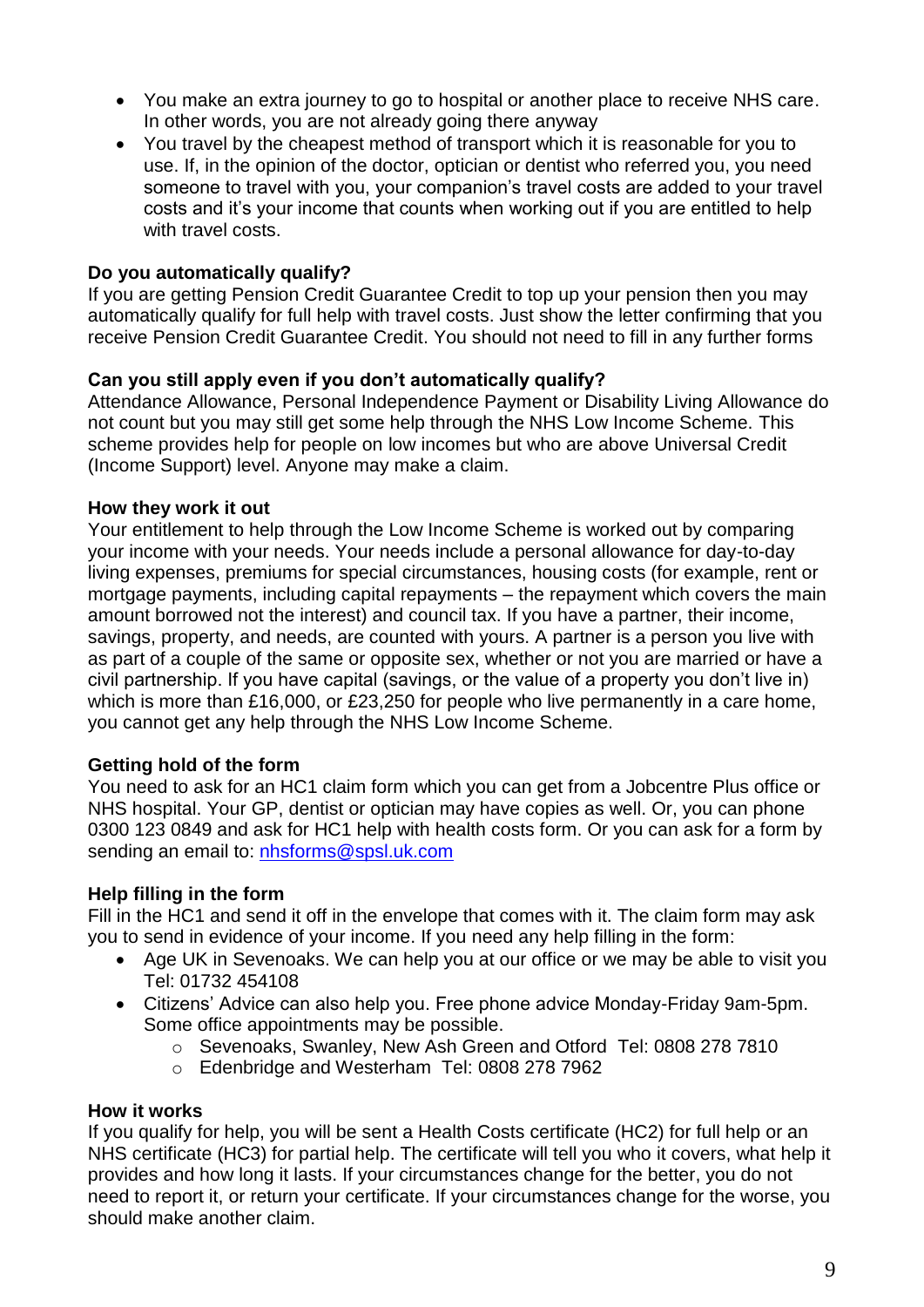When you go for treatment, tell the hospital (or place where you are being treated) that you want to claim back the cost of your journey. If your place of treatment issues payments, you will be able to claim your money back during your visit. They will ask you to show proof of your entitlement, such as your Pension Credit letter or your Health Costs certificate. You will need to keep any tickets or receipts you have as proof of the cost. If your place of treatment does not issue payments (for example, a GP practice or dental surgery where you have been referred for specialist treatment), you will need to claim back your expenses using claim form HC5(T). You can print a copy of the form from [www.nhs.uk/healthcosts](http://www.nhs.uk/healthcosts)

or order one by phoning 0300 123 0849.

#### <span id="page-9-0"></span>**Further information**

If you are not sure what travel costs you can get help with, ask the hospital, your local NHS Clinical Commissioning Group or the person who refers you. Do this before you travel. For more information, go to www.dh.gov.uk and use the search facility to look up NHS travel costs.

#### <span id="page-9-1"></span>**Health benefits - Attendance Allowance and Personal Independence Payment**

Health benefits are not means-tested. In other words they do not depend on your savings or income. Instead they depend on whether you are having any difficulties or struggling with anything because of your health. For example, does anything give you pain or make you breathless or take longer than it used to? Or do you need reminding or prompting to do anything? It could be because of eyesight, hearing or memory problems; not just physical or mental health problems. The main health benefits are:

- Attendance Allowance if you start having difficulties after they turn 65
- Personal Independence Payment if you start having difficulties under 65

There are different rates depending on the level of difficulties, for example whether you are having difficulties at night as well as during the day. For further information and help applying ring Age UK on 01732 454108

#### <span id="page-9-2"></span>**Disability Living Allowance and Personal Independence Payment**

- If you started having difficulties before 8 April 2013 you may be on a previous benefit called Disability Living Allowance.
- If you were 65 before 8 April 2013 you will continue on DLA.
	- o If your care needs change it may be worth asking for an increase. You will need to fill in further DLA forms and it will be reviewed but you will not have to attend an assessment.
	- o However if your mobility needs change, it can only be increased if your mobility deteriorated before you were 65.
- If you were under 65 before 8 April 2013, DLA is being phased out and you will be asked at some point to re-apply for Personal Independence Payment instead (either randomly if your DLA was awarded indefinitely or when your DLA runs out if it was only awarded temporarily).
	- o If your needs have changed you could ask for an increase. However this is risky as PIP rules are stricter than DLA rules and you will be immediately reassessed.
- If you are under 65 and never received DLA you will need to apply for PIP.
	- o However if you are turned down you can apply for Attendance Allowance after you turn 65.
- If you are over 65 but applied for PIP before you turned 65 and your needs change after you are 65:
	- o You can apply for an increase in the daily living component if you already get it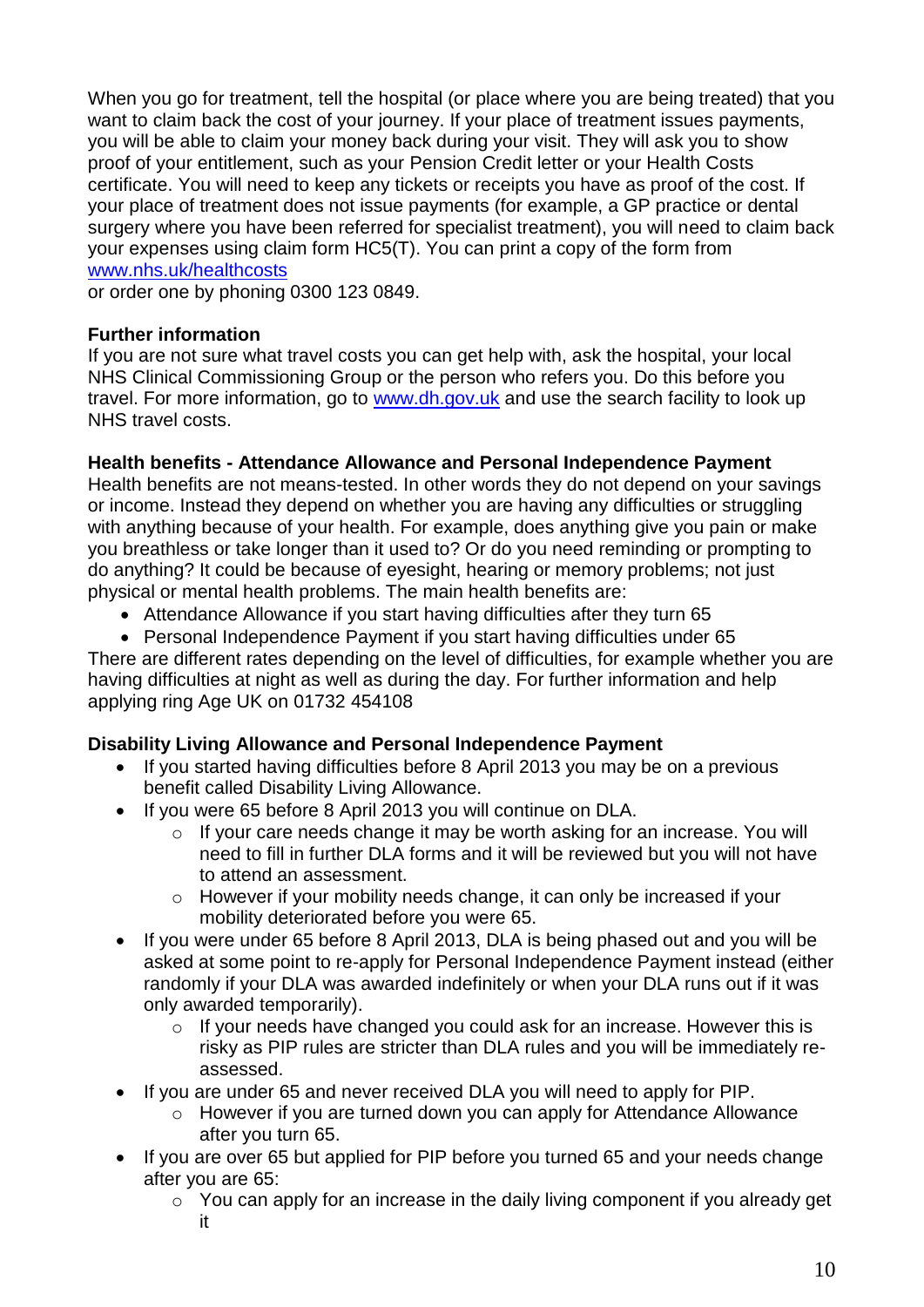- o However you cannot apply for an increase in the mobility component if you already get it.
- o If you only receive the mobility component and develop care needs, you can apply for the daily living component.
- o However if you only receive the daily living component and develop mobility needs, you cannot apply for the mobility component.

# <span id="page-10-0"></span>**Public transport**

### <span id="page-10-1"></span>**Assistance Cards**

Assistance Cards can be shown to bus drivers if you need help. The cards are discreet, easy for you to use and easy for others to understand especially if your disability is hidden. Just show the card to the driver as well as your travel ticket when boarding the bus. You can get them from Arriva Tel: 0344 800 4411 Email:

[customerservice@arriva.co.uk](mailto:customerservice@arriva.co.uk) or download them from their website at [www.arrivabus.co.uk](http://www.arrivabus.co.uk/)

The cards are:

- Please give me time to sit in case I fall down
- Please be patient; I have a hidden disability
- Please speak slowly; I am hard of hearing
- Please speak slowly and face me to help me hear better
- Please be patient; I am deaf
- Please be patient; I have difficulty speaking
- Please let me know when we get to... (space to fill in with an address)
- Please tell me when we reach my stop (space to fill in with an address)

#### <span id="page-10-2"></span>**Bus Passes**

Concessionary bus passes are available for various people

- Older people are eligible once they reach the state pension age for women regardless of whether they are men or women.
- Disabled people's bus passes are for those who:
	- o are blind or partially sighted
	- o are profoundly or severely deaf
	- o are without speech
	- o have a disability or have suffered an injury which has a substantial and longterm adverse effect on your ability to walk
	- o have no arms or can't use both your arms
	- o have a learning disability
	- o would be refused a driving licence due to physical fitness including disabilities that would cause someone to be a danger to the public if they drive. For example, dementia, cardiac disorders, severe mental disorders and long term epilepsy.
- If you're disabled and unable to travel alone you may be eligible for a Disabled Person and Companion bus pass which is for the bus pass holder plus your carer or companion. The carer or companion cannot use if it they are by themselves.

Lost bus passes can normally be replaced on payment of a £10 admin fee. Apply to Kent County Council, Invicta House, Maidstone ME14 1XX Tel: 03000 418383 Email: buspass@kent.gov.uk Web: [www.kent.gov.uk/buspass](http://www.kent.gov.uk/buspass)

#### <span id="page-10-3"></span>**Bus services**

If you would like to improve bus services contact Sevenoaks District Seniors Action Forum who campaign on this and many other issues. Web: www.sdsaf.org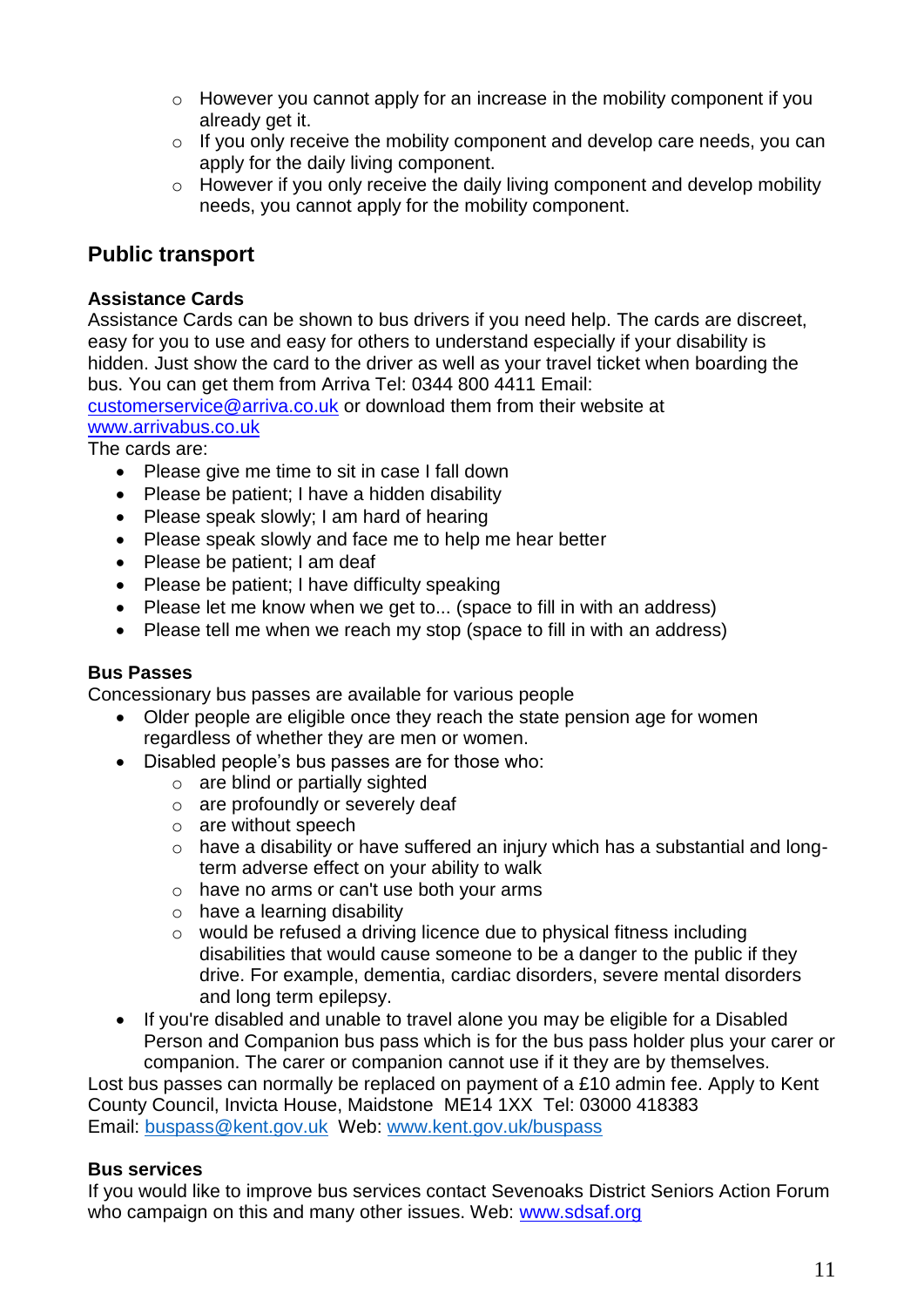- Sevenoaks Bus Station has an enquiry office open Monday to Friday 10am to 3pm.
- You can also plan journeys using [www.traveline.info](http://www.traveline.info/)
- Go-Coach operate buses between Sevenoaks, Westerham, Swanley, Tonbridge and Kemsing. They also operate a circular route within Sevenoaks. Tel: 01732 469800. Email: [info@go-coach.co.uk](mailto:info@go-coach.co.uk) Web: [www.go-coach.co.uk](http://www.go-coach.co.uk/)
- Arriva buses operate buses between Sevenoaks and Tunbridge Wells or Gravesend. Tel: 0344 800 4411. Web: [www.arrivabus.co.uk](http://www.arrivabus.co.uk/)
- Go-Coach also operate an "on-demand" minibus shared taxi service within most of Sevenoaks District that you have to book in advance.
	- o An "on demand" service that operates upon request. You should book at least 30 minutes in advance. Note that you cannot book a return journey in advance.
	- o A shared minibus that will take you bus stop to bus stop. You will be told somewhere nearby to wait and given an estimated arrival time (could be up to 30 minutes but usually less).
	- o Buses will wait two minutes if you are not there. There is a charge for cancellations or "no-shows".
	- o They cover most of Sevenoaks District plus Fairseat and Hildenborough (but not New Ash Green) but cannot take you to surrounding areas. On Sundays they cover the area between Sevenoaks town and Eynsford/Swanley/West Kingsdown only.
	- o Operates Mon-Sat 6am-11pm, Sun and Bank Holidays 8.15am-7.45pm.
	- o Concessionary passes are not accepted. Older people get 50% off fares in off-peak periods. There is a fixed fare of £1 for any carers escorting you.
	- o Fares vary between £2.50 and £7.50 depending on distance and time so they work out much cheaper than ordinary taxis. You can pay with cash when you board or online using an app.
	- o You can book by phone on 01732 463964 (Mon-Sat 6am-9pm) or in person at Sevenoaks Bus Station enquiry office (Mon-Fri 10am-3pm) or by downloading an app. Web: [www.go2now.co.uk](http://www.go2now.co.uk/)

# <span id="page-11-0"></span>**Disabled Railcards**

If you are disabled, you can get a discount on many train tickets throughout Britain at any time. You can also get a discount for someone accompanying you because of your disability. You can apply online or by printing out a form. You need to provide proof of disability such as:

- Health benefits eg Personal Independence Payment, Disability Living Allowance, Attendance Allowance etc
- Visual impairment
- Hearing impairment
- Dementia
- Epilepsy
- Mobility difficulties

Web: [www.disabledpersons-railcard.co.uk](http://www.disabledpersons-railcard.co.uk/)

# <span id="page-11-1"></span>**Senior Railcards**

If you are over 60, you can get a discount on many train tickets throughout Britain except during the morning rush hour on weekdays. You can apply online or at a station. You need to have ID and proof of age. Web: www.senior-railcard.co.uk

# <span id="page-11-2"></span>**Driving and parking**

Age UK produce publications on driving Tel: 0800 169 6565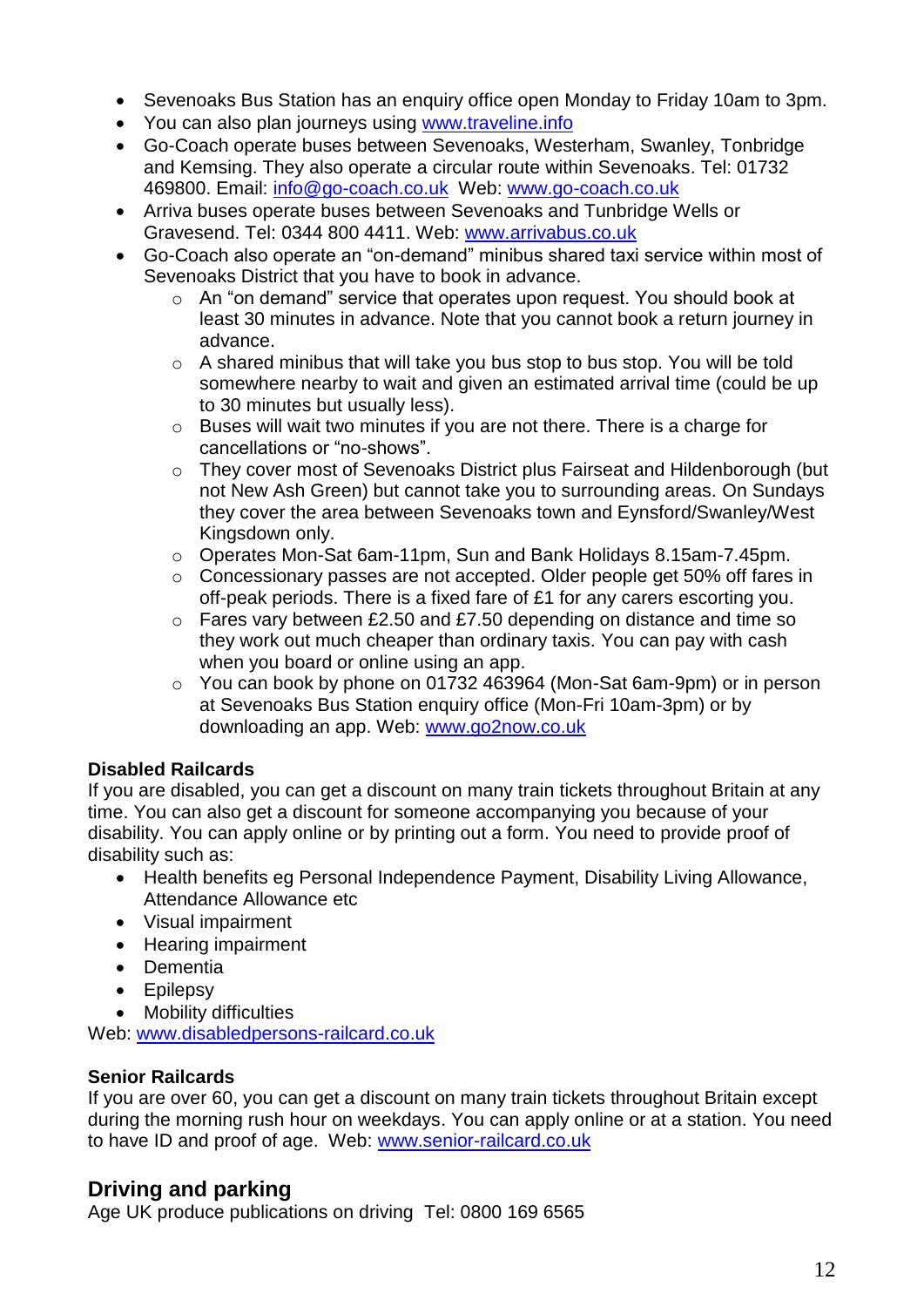#### <span id="page-12-0"></span>**Adverse weather**

If you need 4x4 vehicles to help you in an emergency phone South East 4x4 Response on 01622 962636 (24 hours) or 999. If it is not an emergency phone 07040 900456

# <span id="page-12-1"></span>**Blue Badges**

Parking permits for disabled drivers or cars carrying people with severe mobility problems. Blue Badge holders are exempt from certain parking restrictions. You should check with the local council in the area you're travelling to find out what their rules are but you would usually be allowed to park:

- In Blue Badge parking bays across the UK
- Free of charge at on-street parking meters and in Pay & Display bays
- On single or double yellow lines for up to 3 hours, except where there is a ban on loading or unloading

The quickest way is to apply online. Alternatively you can request a paper form. Contact Kent County Council, Invicta House, Maidstone ME14 1XX Tel: 03000 416262 Textphone: 08458 247905 Email: [county.hall@kent.gov.uk](mailto:county.hall@kent.gov.uk) Web:

#### [www.kent.gov.uk/bluebadge](http://www.kent.gov.uk/bluebadge)

Help filling in the form is available from:

- Age UK in Sevenoaks. We can help you at our office or we may be able to visit you Tel: 01732 454108
- Citizens' Advice can also help you:
	- o Sevenoaks, Swanley, New Ash Green and Otford Tel: 0808 278 7810
	- o Edenbridge and Westerham Tel: 0808 278 7962

### <span id="page-12-2"></span>**Car insurance**

- Age UK works in partnership with selected insurance companies to provide insurance. To find out more ring 0800 323 4437 or visit [www.ageco.co.uk](http://www.ageco.co.uk/)
- However it may be worth shopping around. Contact the Association of British Insurers for more information about buying insurance Tel: 020 7600 3333.
- Contact the British Insurance Brokers' Association to find an insurance broker in your area Tel: 0870 950 1790
- The Financial Conduct Authority can confirm whether a firm is authorised to sell insurance Tel: 0845 606 1234
- The Money & Pensions Service can give you more information about different types of insurance Tel: 0800 011 3797 Web: [www.moneyhelper.org.uk](http://www.moneyhelper.org.uk/)
- You may also wish to look at a price comparison website such as [www.moneysavingexpert.com](http://www.moneysavingexpert.com/)
- LRB Organise. Leanne Bradshaw may be able to help with getting quotes for car insurance. Tel: 07854 693711. Web: [www.lrb-organise.co.uk](http://www.lrb-organise.co.uk/)

# <span id="page-12-3"></span>**Flooding on roads**

If the flood may cause injury or is putting homes at risk ring Kent County Council on 03000 418181 (Mon-Fri 9am-5pm) or 03000 419191 (other times). Web: www.kent.gov.uk

# <span id="page-12-4"></span>**Lifebook**

This enables you to record all sorts of useful details which will not only help you to be more organised but could also be invaluable to a family member or a friend if they need to locate important information about you in an emergency. You simply follow the step-by-step instructions to fill in the various sections with your details, contacts and locations of important documents. The possessions section deals with recording details of your car as well as significant possessions or valuables such as jewellery. The LifeBook is available in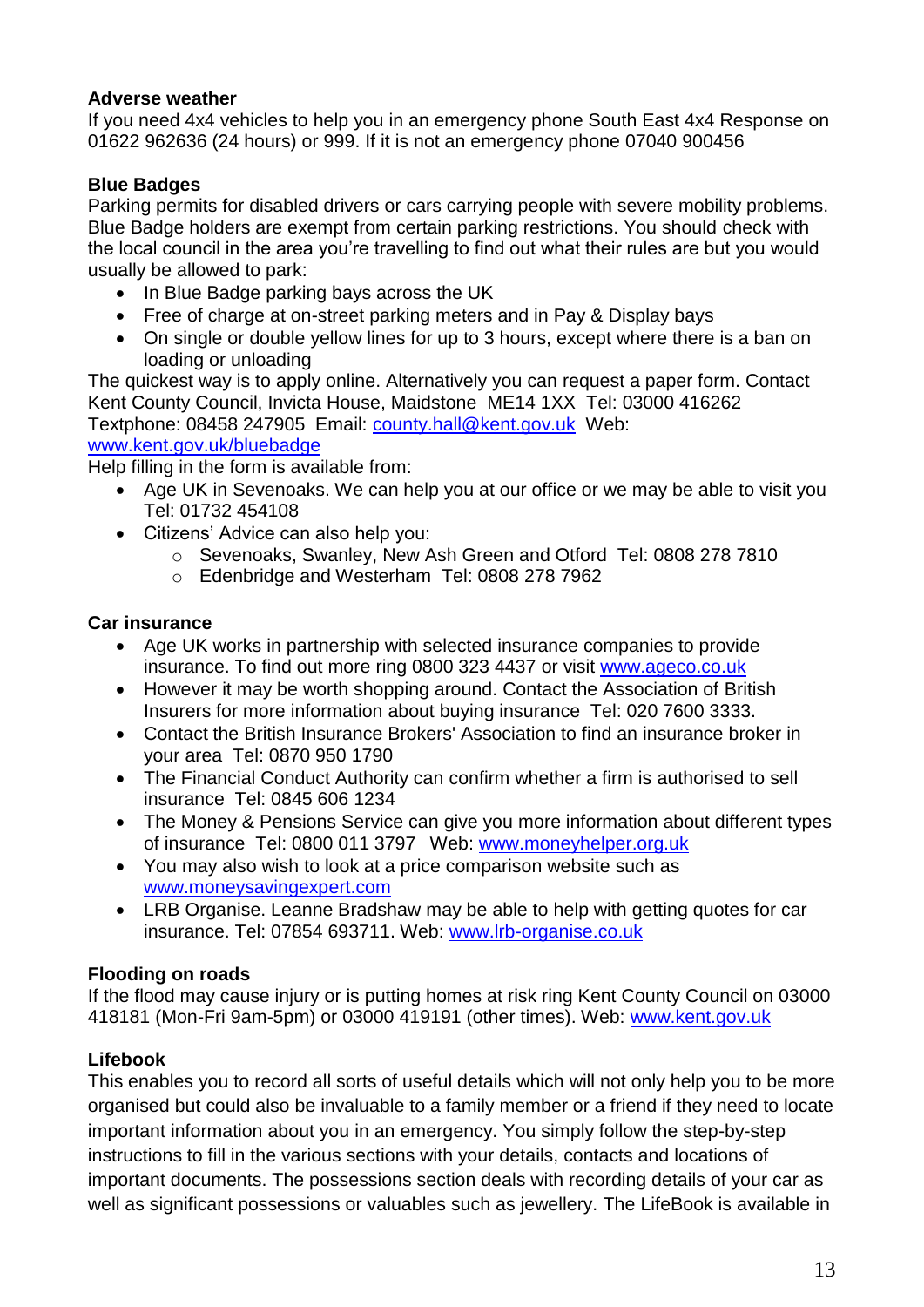both a booklet and computer versions. More information from Age UK Tel: 0345 685 1061 Web: www.ageuk.org.uk/lifebook

# <span id="page-13-0"></span>**Motability**

If you get the higher rate of mobility component for Disability Living Allowance or Personal Independence Payment then you may be able to lease a specially-adapted new car, scooter or powered wheelchair through Motability. If you are over 65 and receiving Attendance Allowance then you are not eligible. Tel: 0845 456 4566. Web: www.motability.co.uk

#### <span id="page-13-1"></span>**Snow clearing and gritting**

Contact Kent County Council on 0845 247800

# <span id="page-13-2"></span>**Holidays, outings and parties**

### <span id="page-13-3"></span>**Coach trips**

Various companies offer coach trips which pick up locally including:

- Crusader Holidays Tel: 0208 686 2378 Web: [www.coachholidays.com](http://www.coachholidays.com/)
- New Enterprise Tel: 01732 350509 Web: [www.newenterprisecoaches.co.uk](http://www.newenterprisecoaches.co.uk/)
- Newmarket Holidays Tel: 0330 160 7701 Web: [www.newmarketholidays.co.uk](http://www.newmarketholidays.co.uk/)
- Skinners Tel: 01883 713633 Web: [www.skinners.net](http://www.skinners.net/)
- WKN Coaches Tel: 01622 815573, 01892 730232 Web: [www.wkncoaches.com](http://www.wkncoaches.com/)

### <span id="page-13-4"></span>**Outings and parties**

Local Lions Clubs sometimes organise outings and parties for senior citizens. Email: [sevenoakslions@yahoo.com](mailto:sevenoakslions@yahoo.com)

# <span id="page-13-5"></span>**Holidays for older people**

There are many other companies offering holidays for older people and you should shop around. Age UK has a Silver Travel Adviser Tel: 01753 740169.

# <span id="page-13-6"></span>**Holiday companions**

Many private care agencies will provide holiday companions eg Able Community Care Tel: 01603 764567

#### <span id="page-13-7"></span>**Holidays for disabled people**

Some hotels are wheelchair-accessible but you always need to liaise over the exact adaptations. For example, if you have had a stroke and there is a grab rail in the toilet, make sure it is on the correct side for you. You would normally be expected to get there under your own steam but Compaid may be able to offer transport. It may be worth looking at the following websites:

- [www.holidaysforall.org](http://www.holidaysforall.org/)
- [www.disabledholidaydirectory.co.uk](http://www.disabledholidaydirectory.co.uk/)
- www.disabledholidays.com

Tourism for All may also be able to help Tel: 0845 124 9971

Occasionally financial assistance may be available from Social Services Tel: 03000 416161

Revitalise (formerly Winged Fellowship) run holiday centres for disabled people. Carers can be provided or you can bring your own companion or carer. 24-hour nurse-led care and volunteers to help you enjoy accessible excursions, activities and evening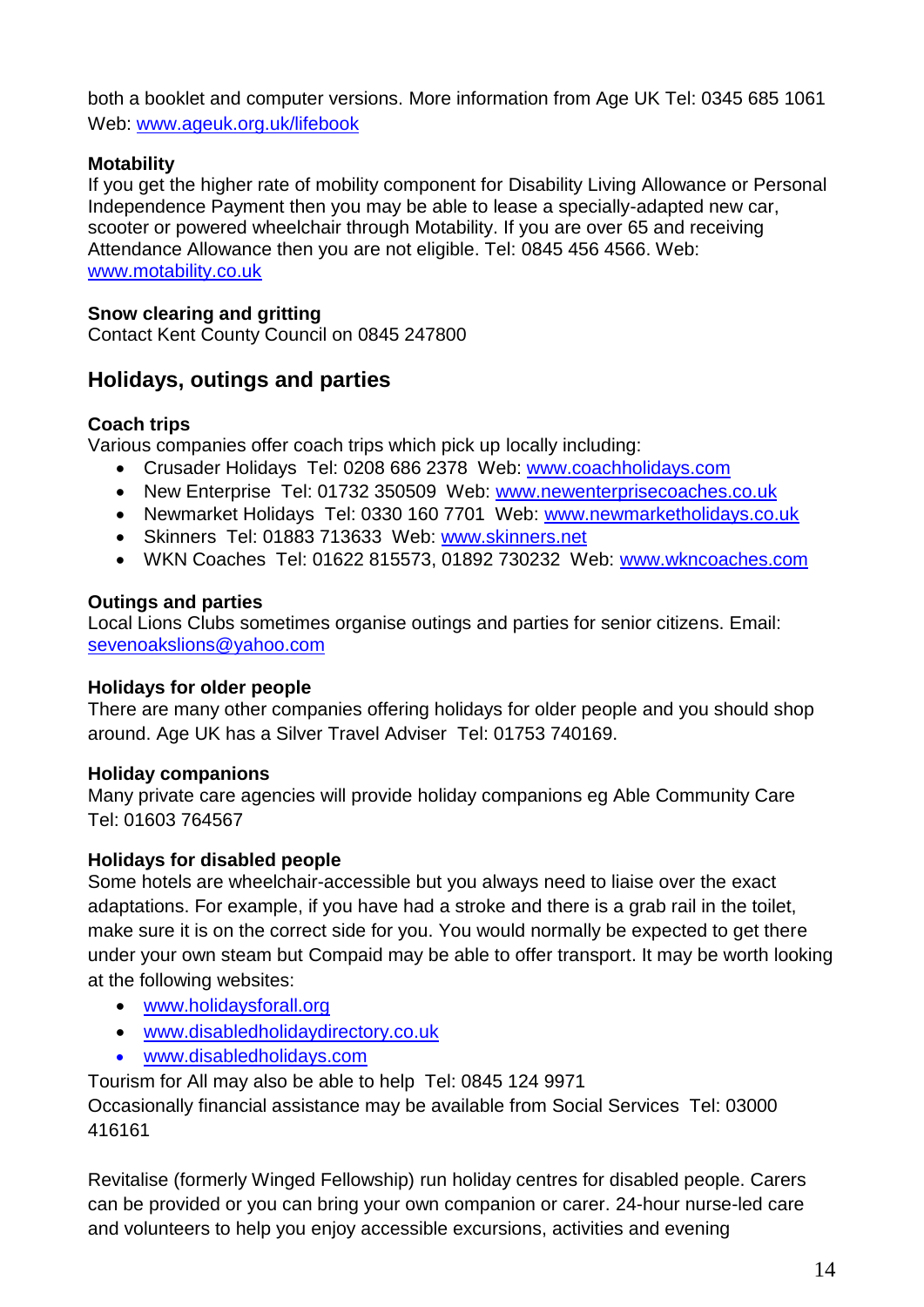entertainment. Full board accommodation at 3 accessible holiday centres in Essex, Southampton and Southport. Tel: 0303 303 0145 Email: [bookings@revitalise.org.uk](mailto:bookings@revitalise.org.uk) Web: [www.revitalise.org.uk](http://www.revitalise.org.uk/)

#### <span id="page-14-0"></span>**Holidays for veterans**

The Royal British Legion support veterans and members of the Navy, Army and Air Force including anyone who has been in the armed forces for 7 days or more or who has completed National Service. Also reservists including the Territorial Army and Merchant Navy. Also families or dependents including widows and widowers. The Legion provide a range of seaside breaks and family holidays to suit all ages and family situations. They operate through a centralised call centre and have paid staff throughout the country as well as some volunteers. They may visit you at home to assess your needs. Tel: 0808 802 8080 Web: [www.britishlegion.org.uk](http://www.britishlegion.org.uk/)

### <span id="page-14-1"></span>**Travel insurance**

- It is worth shopping around. Contact the Association of British Insurers for more information about buying insurance Tel: 020 7600 3333.
- Contact the British Insurance Brokers' Association to find an insurance broker in your area or if you are struggling to find a policy to meet your needs Tel: 0370 950 1790
- The Financial Conduct Authority can confirm whether a firm is authorised to sell insurance Tel: 0845 606 1234
- The Money & Pensions Service can give you more information about different types of insurance Tel: 0800 011 3797 Web: [www.moneyhelper.org.uk](http://www.moneyhelper.org.uk/)
- You may also wish to look at a price comparison website such as [www.moneysavingexpert.com](http://www.moneysavingexpert.com/)
- LRB Organise. Leanne Bradshaw may be able to help with getting quotes for travel insurance. Tel: 07854 693711. Web: [www.lrb-organise.co.uk](http://www.lrb-organise.co.uk/)

# <span id="page-14-2"></span>**Library services**

Sevenoaks Library, Buckhurst Lane, Sevenoaks TN13 1LQ Tel: 03000 413131 Email: [sevenoakslibrary@kent.gov.uk](mailto:sevenoakslibrary@kent.gov.uk) Web: [www.kent.gov.uk/libs](http://www.kent.gov.uk/libs)

Kent Libraries have a range of resources available to make their services accessible to everyone, including:

- Home Library Service visiting housebound people and their carers
- Large Print books and Audiobooks (also known as Talking Books) for people who are blind or partially sighted; Audiobooks on CD or cassette can also be posted
- Reading Groups including ones for people who are visually-impaired
- Talktime Groups and Knit & Natter Groups (social get-togethers)
- Help tracing family history
- Induction loops (for people with hearing aids)
- Easy access books including Books Beyond Words for adults with learning disabilities and people who prefer pictures to words
- Overlays and other help for people with dyslexia
- Accessible software on computers
- Computers suitable for wheelchair users
- Books and online information about disabilities and mental health
- Reminiscence boxes and Pictures to Share books for people with dementia
- Touch a New World scheme to borrow iPads
- Wi-Fi access
- Pre-bookable computers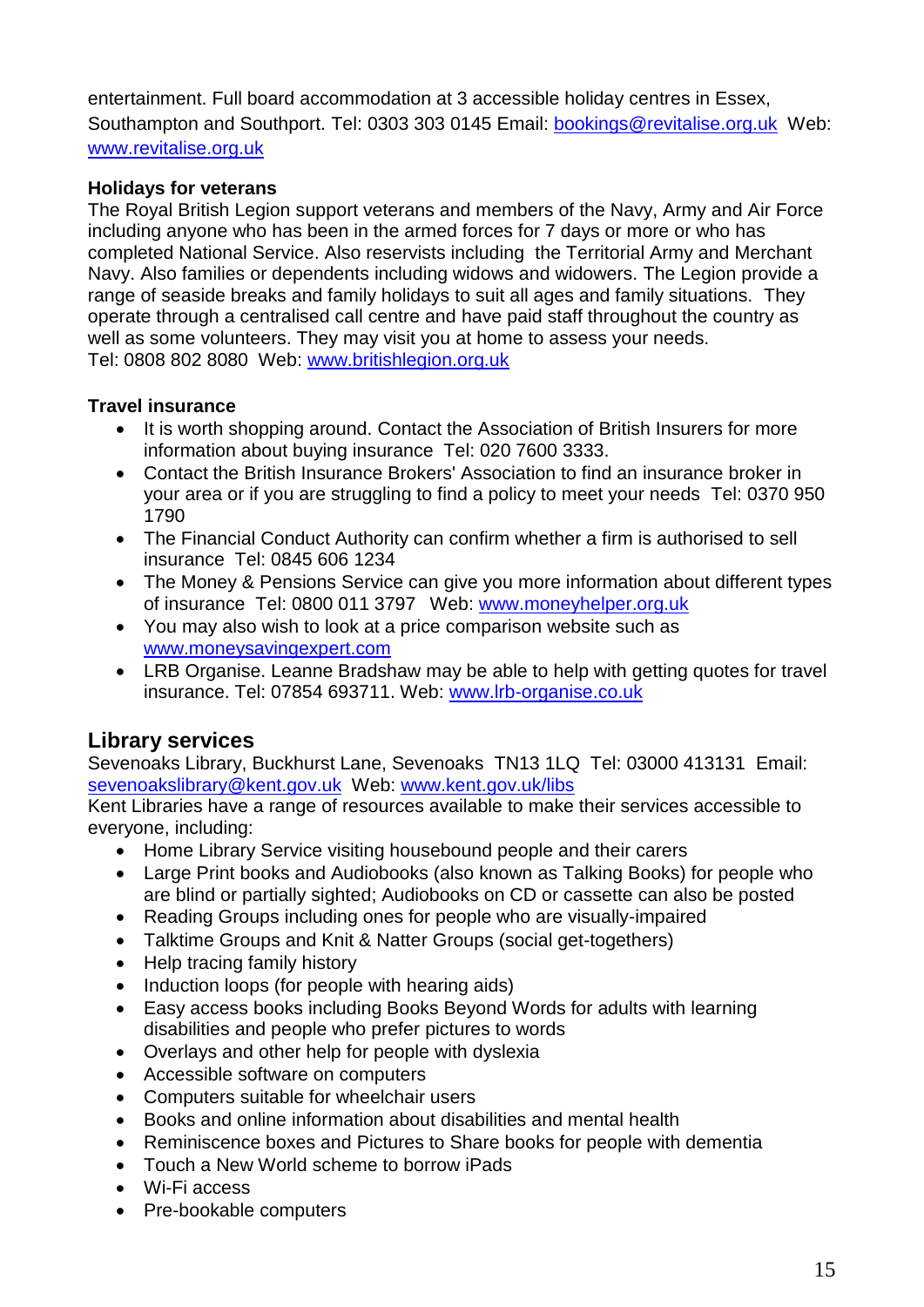Other libraries at Ash, Edenbridge, Hartley, Kemsing, New Ash Green, Otford, Riverhead, Seal, Swanley, Westerham and West Kingsdown.

If you have a disability or mental health problem you also qualify for an exempt card with which you can enjoy a 6-week loan period for books, audiobooks and CDs; no overdue fines if you return items late; no charges for borrowing CDs; free computer use for 2 hours per day with accessibility software to support reading and writing; free black & white printing and photocopying (up to 20 pages).

# <span id="page-15-0"></span>**Campaigning for older people's rights**

Age UK produce publications on age discrimination and rights at work Tel: 0800 169 6565

#### <span id="page-15-1"></span>**Forums for older people**

Campaign to represent the concerns of over-50s on a wide range of issues. Sevenoaks District Seniors Action Forum. Web: [www.sdsaf.org](http://www.sdsaf.org/)

# <span id="page-15-2"></span>**Computer tuition, technology and the Internet**

#### **Age UK**

Old Meeting House, 5 St John's Rd, SevenoaksTN13 3LR Tel: 01732 454108 (open Mon-Fri 9am-4pm) Fax: 01732 450791 Email: [office@ageuksevenoaksandtonbridge.org.uk](mailto:office@ageuksevenoaksandtonbridge.org.uk) Web: [www.ageuksevenoaksandtonbridge.org.uk](http://www.ageuksevenoaksandtonbridge.org.uk/)

- our volunteers offer one-to-one tuition at our office in Sevenoaks on how to use laptops, iPads, digital cameras, smartphones etc
- they can show you how to use technology for email, internet, word processing, social networking sites etc
- they may be able to do home visits to help set up computers or broadband or troubleshoot if there are problems
- we also produce publications on avoiding scams, digital cameras, internet security, making surfing easier and setting up an email account Tel: 0800 169 6565

#### **Ability Net**

Free IT support to help older people and people with disabilities to use technology. Volunteers can help with desktops, laptops, tablets and smartphones. Normally through home visits but when these are not possible, support is available by phone or online. Tel: 0800 048 7642 Email: [enquiries@abilitynet.org.uk](mailto:enquiries@abilitynet.org.uk) Web: [www.abilitynet.org.uk/at-home](http://www.abilitynet.org.uk/at-home)

#### **CAS**

They offer free help to improve your computer skills by phone or video-conferencing. To make an appointment phone 07593 420380 or email [info@cas-community.org](mailto:info@cas-community.org)

#### **Compaid**

Unit 1, Eastlands, Maidstone Rd, Paddock Wood TN12 6BU Tel: 01892 832447 Computer skills training. Contact Val Sprott Tel: 07942 180885 Email: [assessment@compaid.org.uk](mailto:assessment@compaid.org.uk)

#### **Computer shops**

Shops such as Sevenoaks Computers may be able to help you for a charge. 01732 466666 [www.sevenoakscomputers.com](http://www.sevenoakscomputers.com/)

#### **Empowercare**

Volunteer Digital Ambassadors can show you how to: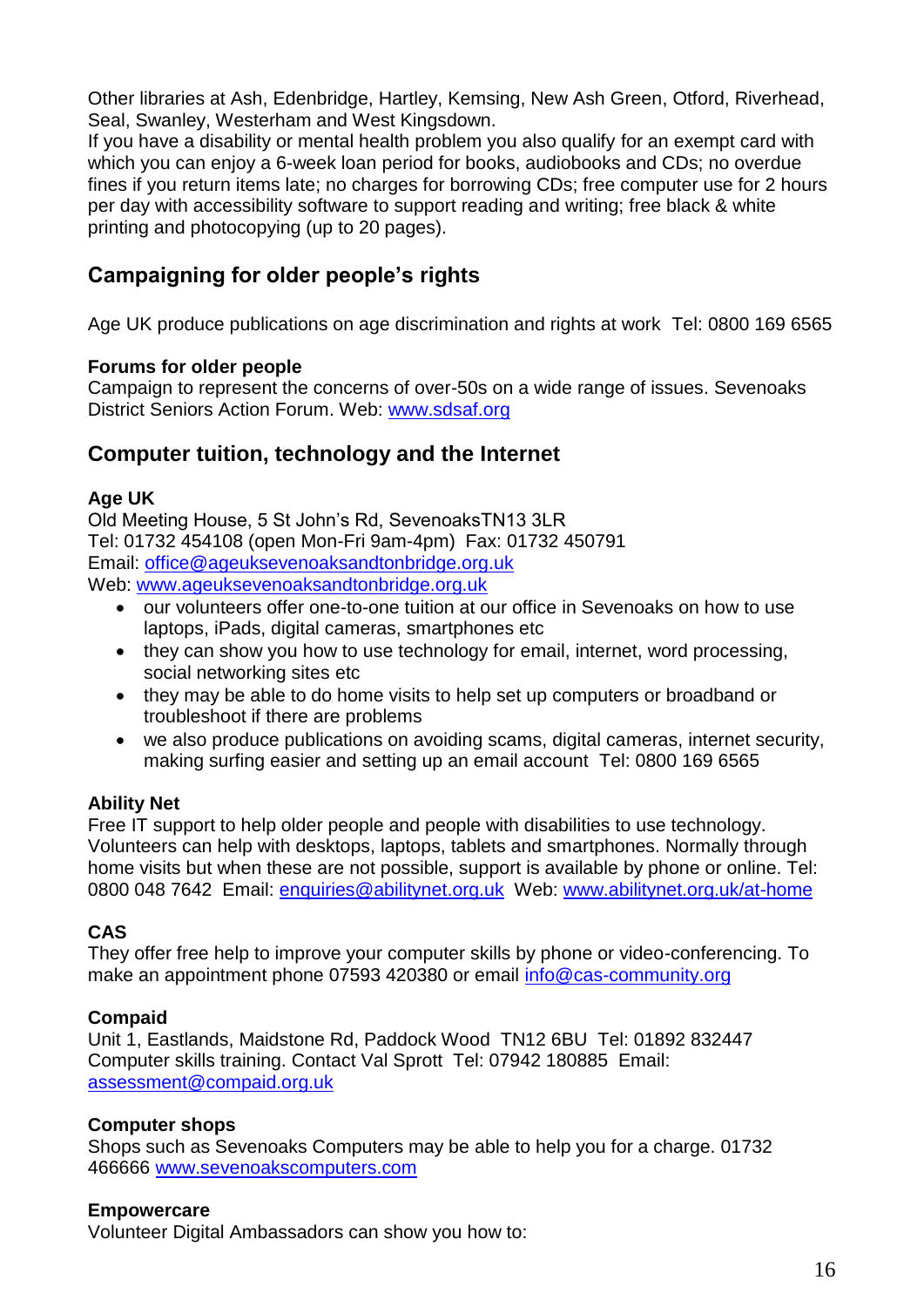- Do online shopping
- Make video calls to your family and friends
- Access community services online such as libraries
- Learn new skills

It is completely free. Initially contact with your Digital Ambassador will be over the phone but they aim to roll it out in person as soon as they can. If you would like to sign up you can call them on 03000 422122 or email them at [empowercare@kent.gov.uk](mailto:empowercare@kent.gov.uk)

They can also loan you computers or smartphones free of charge for 3 months if you are over 65 or have a long-term health condition and are over 50.

#### **KARA Videophone Service**

Free service to help vulnerable people who are at risk of social isolation to be able to have videophone calls with their friends and family. You will only be considered if you receive a Social Services care package and cannot use videophones. Contact Joanne Cunningham Tel: 03000 415286, 421901 Web: [https://www.kent.gov.uk/social-care-and-health/care](https://eur01.safelinks.protection.outlook.com/?url=https%3A%2F%2Fwww.kent.gov.uk%2Fsocial-care-and-health%2Fcare-and-support%2Fhelp-to-live-at-home%2Fkara-service&data=04%7C01%7Ckaraservice%40kent.gov.uk%7C383c9d4118d44576320208d891462704%7C3253a20dc7354bfea8b73e6ab37f5f90%7C0%7C0%7C637419077768551985%7CUnknown%7CTWFpbGZsb3d8eyJWIjoiMC4wLjAwMDAiLCJQIjoiV2luMzIiLCJBTiI6Ik1haWwiLCJXVCI6Mn0%3D%7C1000&sdata=omcUQIvhPXr3o90CMcvj2A7sVLiFBmqakfzhpUMIhQU%3D&reserved=0)[and-support/help-to-live-at-home/kara-service.](https://eur01.safelinks.protection.outlook.com/?url=https%3A%2F%2Fwww.kent.gov.uk%2Fsocial-care-and-health%2Fcare-and-support%2Fhelp-to-live-at-home%2Fkara-service&data=04%7C01%7Ckaraservice%40kent.gov.uk%7C383c9d4118d44576320208d891462704%7C3253a20dc7354bfea8b73e6ab37f5f90%7C0%7C0%7C637419077768551985%7CUnknown%7CTWFpbGZsb3d8eyJWIjoiMC4wLjAwMDAiLCJQIjoiV2luMzIiLCJBTiI6Ik1haWwiLCJXVCI6Mn0%3D%7C1000&sdata=omcUQIvhPXr3o90CMcvj2A7sVLiFBmqakfzhpUMIhQU%3D&reserved=0)

### **Kent Libraries Touch a New World**

You can borrow an iPad for up to 8 weeks and have weekly 1-hour sessions with a volunteer on how to use it. Contact Lindsay Prestage Tel: 03000 412271, 07841 315663

### **Sevenoaks District Council**

If you feel isolated because you are not online or know anyone who is please contact the Digital Inclusion Officer at Sevenoaks District Council on 01732 227000 Email: [communities@sevenoaks.gov.uk](mailto:communities@sevenoaks.gov.uk)

Computer courses are also offered by many other organisations including University of the Third Age

# <span id="page-16-0"></span>**Cheaper broadband and phone packages**

- Some companies offer social tariffs for people who are struggling to afford broadband or phone services.
- They are available to people who receive certain government benefits such as Pension Credit, Employment Support Allowance, Universal Credit, Jobseeker's Allowance or Income Support.
- The most well-known is BT Home Essentials but VirginMedia also offer an Essential package (but only for people on Universal Credit). Other lesser-known providers include Community Fibre, G Network, Hyperoptic and KCOM. Speeds and prices may vary.
- BT and KCOM also offer social tariffs just for landline phones for people who don't use the internet.
- A current list of social tariffs is available on the Ofcom regulator website at: [https://www.ofcom.org.uk/phones-telecoms-and-internet/advice-for](https://www.ofcom.org.uk/phones-telecoms-and-internet/advice-for-consumers/costs-and-billing/social-tariffs)[consumers/costs-and-billing/social-tariffs](https://www.ofcom.org.uk/phones-telecoms-and-internet/advice-for-consumers/costs-and-billing/social-tariffs)
- The Good Things Foundation may also be able to tell you if any companies are offering reduced rates for people on benefits. Web: [www.goodthingsfoundation.org](http://www.goodthingsfoundation.org/)
- In addition, other support might be available for people who are struggling to pay phone or broadband bills. You should ask your provider if they can help.

# <span id="page-16-1"></span>**Scams**

#### <span id="page-16-2"></span>**Avoiding scams**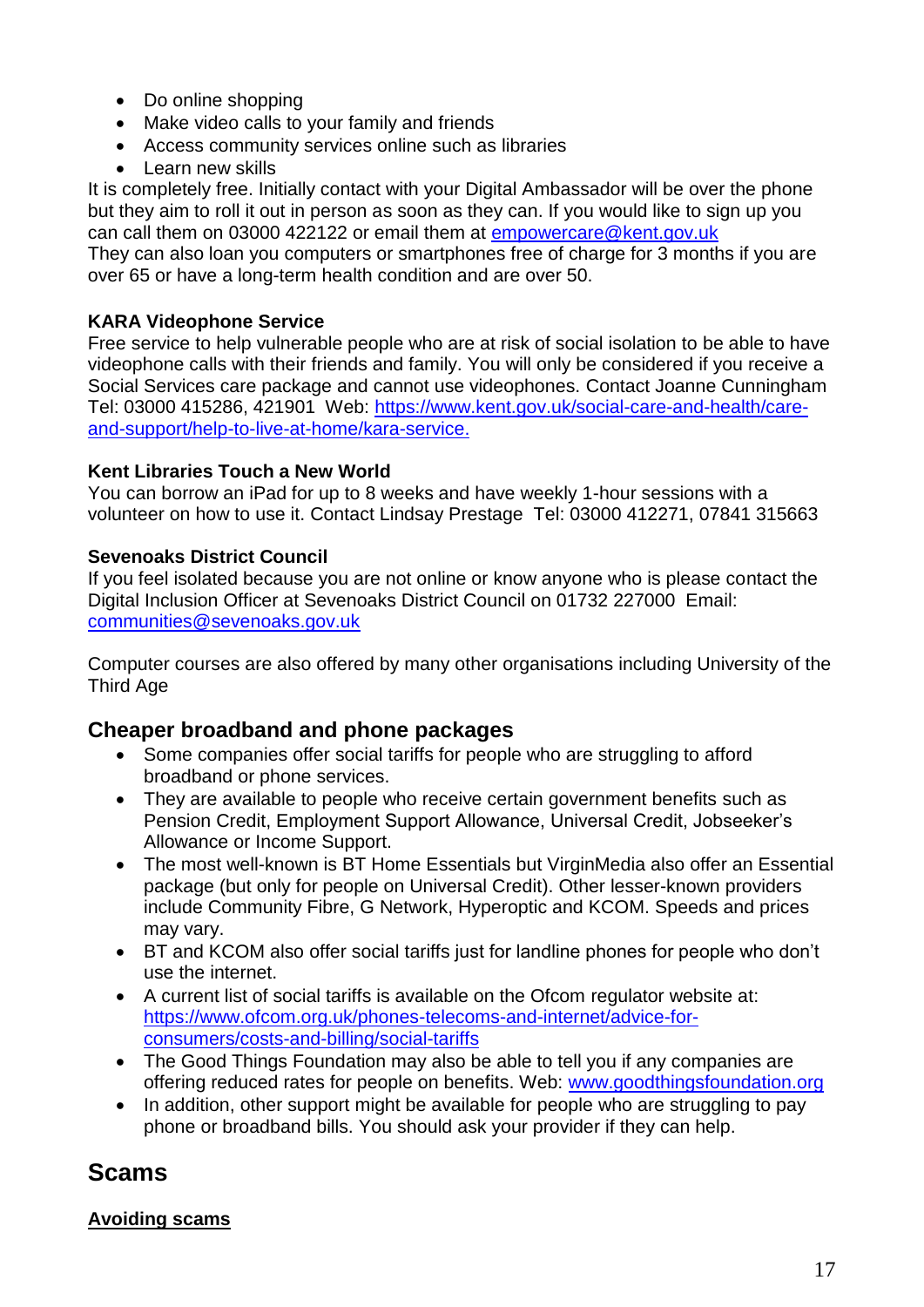If someone you don't know offers help, you don't have to accept it if you think it might not be genuine. Many of these scams claim to be from organisations you know and trust. If someone claims to be from a recognised organisation, don't be afraid to ask for proof and never hand over money to someone you don't know.

- If an offer seems too good to be true, it probably is a scam.
- Don't feel pressurised to make a decision. Take your time and seek advice.
- Keep your personal details safe. Always make sure the person you are talking to is genuine and from a legitimate company.
- Talk to someone you trust if you're suspicious.

#### <span id="page-17-0"></span>**Spotting scams**

Scams could reach you by post, phone, email, text, when you are using the internet or on social media. They will look and sound genuine and usually claim to be from a reputable company, service provider, bank, the police or a government service such as HMRC. They could even be someone asking for help. They will ask you to click a link, call a high-rate telephone number or encourage you to hand over personal information, bank details, bank cards or even cash. Don't do it.

- Pressure to respond quickly (eg "Limited Offer. Respond Now. Don't Delay").
- You may be encouraged to keep communication secret from family and friends.
- You may be told to send money abroad or move your money into someone else's bank account.

Use the **ABC** of scam awareness:

- **A-** Never **assume** a caller, email or text is genuine
- **B-** Never **believe** a caller, email or text is genuine.
- **C-** Always **confirm** by contacting a trusted number, family member, friend, your bank's fraud department or the police to check if it's genuine.

**Stop** – Take a moment to stop and think before parting with your money or information. **Challenge** – Could it be fake? It's ok to reject, refuse or ignore any requests. Only criminals will try to rush or panic you.

**Protect** – Contact your bank immediately if you think you've fallen for a scam and report it to Action Fraud.

- Be cautious and listen to your instincts. Don't be afraid to hang up, bin it, delete it or shut the door.
- Take your time; don't be rushed.
- Say no to ALL doorstep sales and requests for money, even if they claim to be from a charity. If possible, stay safe and don't even open your door. You do not have to open your door to anyone you don't know and aren't expecting.
- If you are online, be aware of fake news and use trusted sources such as gov.uk or NHS.uk websites. Make sure you type the addresses in and don't click on links in emails
- Only purchase goods from legitimate retailers and take a moment to think before parting with money or personal information. Only use reputable websites that you know and trust, make sure you see a padlock symbol when making a purchase, and where possible use a credit card which has insurance for online payments.
- Know who you're dealing with if you need help, talk to someone you know.
- Protect your financial information, especially from people you don't know. Never give your bank card or PIN to anyone. No one from the police or your bank will contact you and ask you to provide your PIN and bank card – or ask you to withdraw and hand over cash.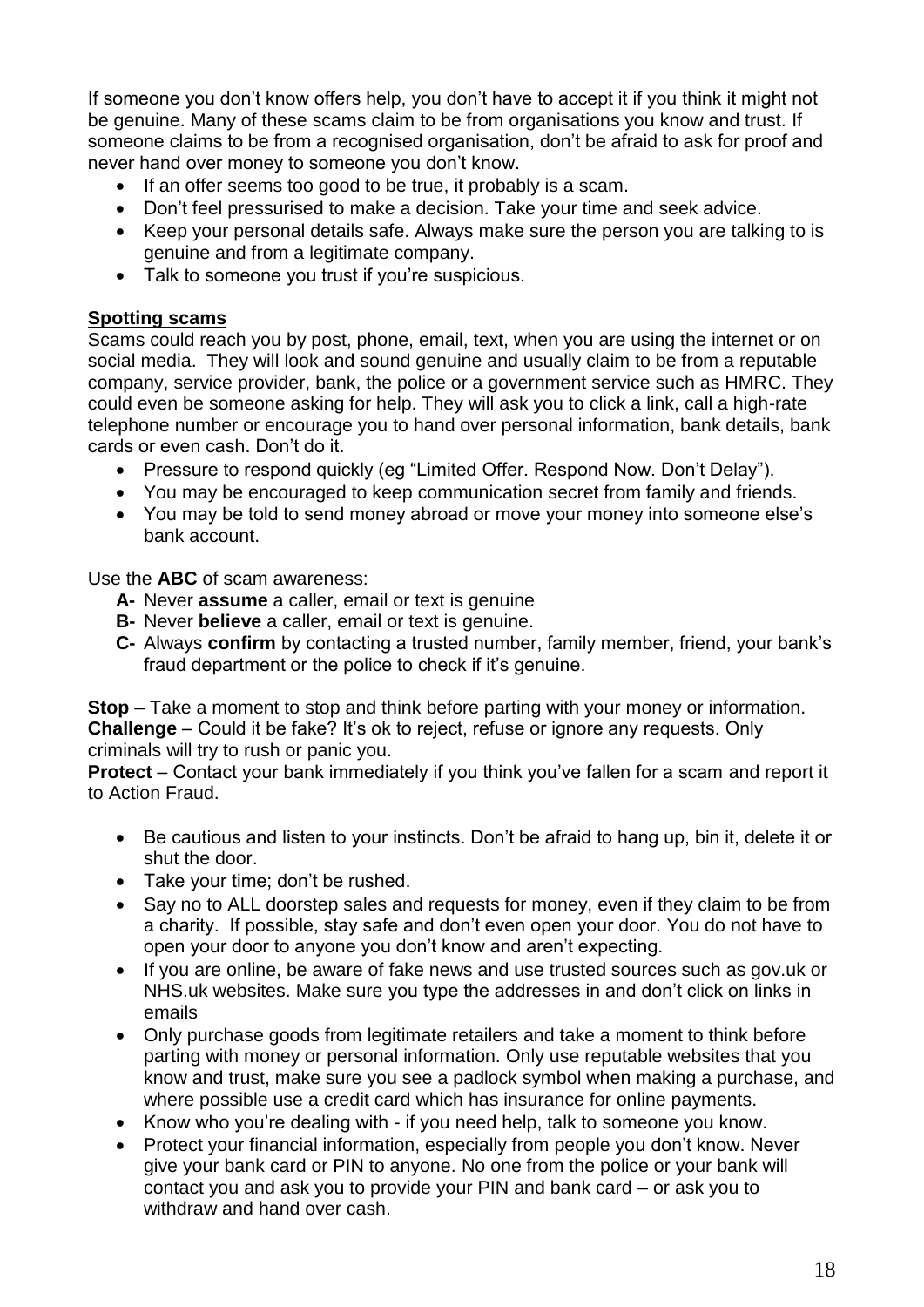- Never respond to unexpected emails or text messages, click on links or attachments, or provide bank details or personal information – no matter how tempting or convincing the message may seem.
- Always install the latest software and app updates to protect your device.

#### <span id="page-18-0"></span>**Raising your awareness of scams**

- You can ask for booklets to read from Age UK Tel: 0800 169 6565 and Action Fraud Tel: 0300 123 2040 Web: [www.actionfraud.police.uk](http://www.actionfraud.police.uk/)
- You can download a booklet to read from the Police at: [www.met.police.uk/SysSiteAssets/media/downloads/central/advice/fraud/met/the](http://www.met.police.uk/SysSiteAssets/media/downloads/central/advice/fraud/met/the-little-book-of-big-scams.pdf)[little-book-of-big-scams.pdf](http://www.met.police.uk/SysSiteAssets/media/downloads/central/advice/fraud/met/the-little-book-of-big-scams.pdf)
- You can look at this website which was created by the family of a scam victim: [www.thinkjessica.com](http://www.thinkjessica.com/)
- You can also look at these websites:
	- o Take Five: [www.takefive-stopfraud.org.uk/advice/general-advice](http://www.takefive-stopfraud.org.uk/advice/general-advice)
	- o CIFAS: [www.cifas.org.uk](http://www.cifas.org.uk/)
- You can watch a video on how to spot scams at [www.friendsagainstscams.org.uk/elearning](http://www.friendsagainstscams.org.uk/elearning)

### <span id="page-18-1"></span>**What to do if you have been scammed**

- If you are in immediate danger or you ask them to leave and they don't, contact the police on 999.
- Anyone can be a scam victim. If you've been scammed, always report it.
- If you have given bank details or someone has used your card then inform your bank immediately, preferably by going into a branch or phoning 159. If phoning, be careful that you are ringing a legitimate number and if you have been scammed by phone wait at least 5 minutes to be sure that the scammers are not still on the phoneline. Ask for a statement of recent activity on your account. Ask for monthly statements in future so you can keep an eye on your account.
- Usually the bank will have a team of investigators who look into it for you. They will check your account for suspicious activity and take whatever action is required. They will stop any unauthorised withdrawals and may be able to refund any that have already been made
- If you claim the use of your debit/credit card was not authorised by you, it is for your bank to prove otherwise. If the card provider will not give you your money back, report them to the Citizens' Advice Consumer Service. Tel: 0808 223 1133.
- You should inform the police on non-emergency number 101 or by going into a police office. Ask them for a crime reference number. You can ask them to send a Police Community Support Officer to visit you to try to help you avoid being scammed in future
- You should report it to Action Fraud who offer advice, guidance and support. You should keep a copy of any scam letters as they may also be able to prevent other people being scammed Tel: 0300 123 2040 Web: [www.actionfraud.org.uk](http://www.actionfraud.org.uk/)
- You can also report fraudsters to CrimeStoppers on 0800 555111 www.crimestoppers-uk
- If your National Insurance number has been used fraudulently then you should report it to HMRC on 0300 200 3500. They will decide whether they need to issue you with a new number
- You can get additional peace of mind by phoning the CIFAS Fraud Prevention service on 0330 100 0180. They will help you to protect your identity for 2 years but will charge £20 for this service
- If you know the phone number of the scammer ask your phone provider to block their number so they can't ring you again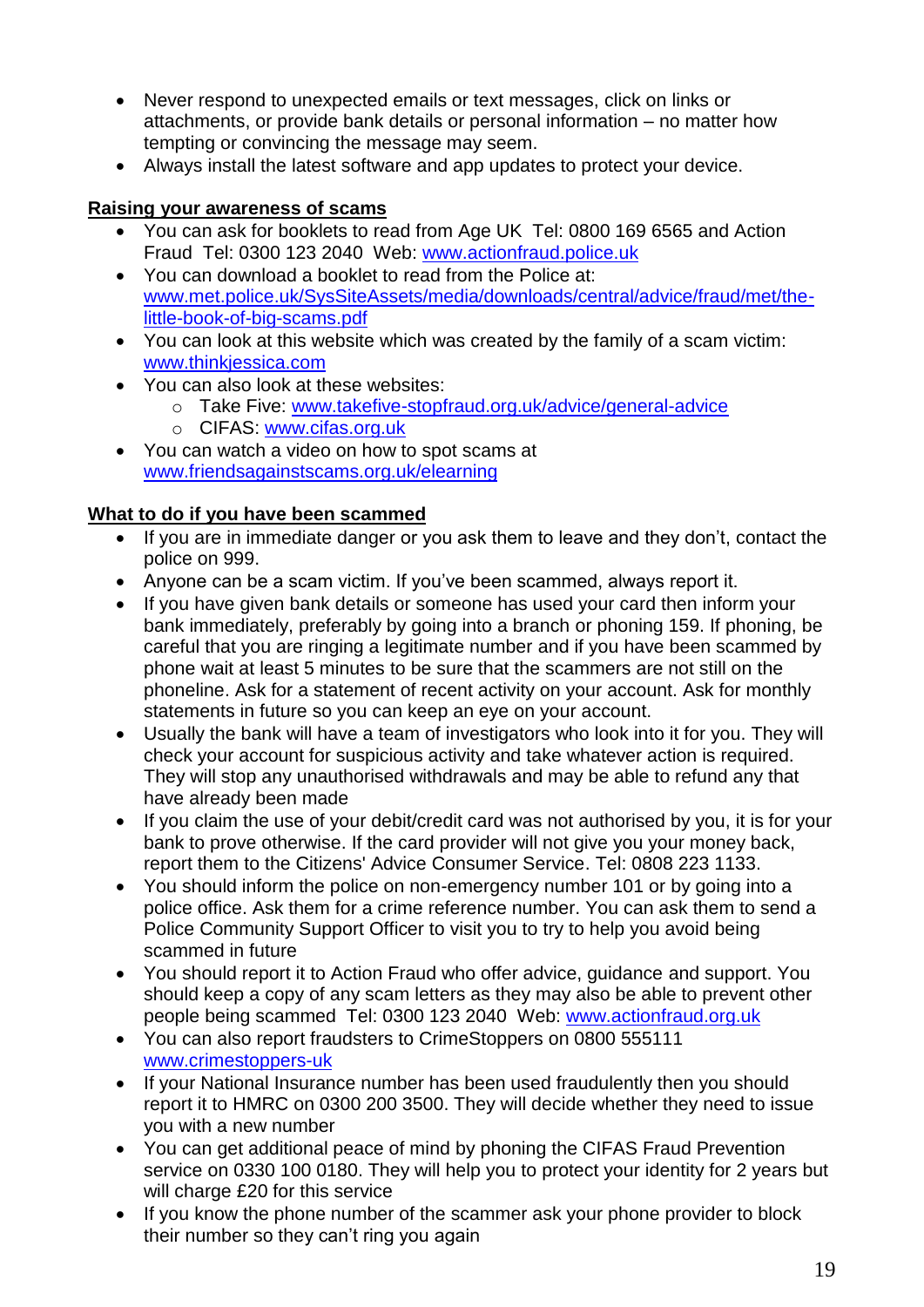- If you're not sure whether a scheme or offer is legal or legitimate contact the Citizens' Advice Consumer Service on 0808 223 1133.
- You may also find useful information on this website which was created by the family of a scam victim: www.thinkjessica.com

## <span id="page-19-0"></span>**Telephone scams**

- Common phone scams include investment, pension or computer support scams.
- The person calling is often extremely professional and may pretend to be from a trusted organisation such as your bank, the police or another company you recognise.
- The caller may have some of your information to make them seem genuine.
- Phone calls may come from unknown or foreign phone numbers.

### <span id="page-19-1"></span>**What should you do if you get a nuisance or scam call?**

- **Stop**. Taking a moment to stop and think before parting with your money or information could keep you safe
- **Challenge**. Could it be fake? It's OK to reject, refuse or ignore any requests. Only criminals will try to rush or panic you
- **Protect**. Contact your bank immediately if you think you've fallen for a scam and report it to Action Fraud on 0300 123 2040

### <span id="page-19-2"></span>**What are nuisance calls?**

- Nuisance or "cold calls" or unsolicited sales calls are phone calls from companies trying to sell you something, even though they have had no business with you previously. These calls aren't usually illegal and don't necessarily count as a scam although they can be annoying, frustrating and even frightening
- Common nuisance calls ask about a car accident you've supposedly had claiming you may be entitled to compensation, while others may involve trying to sell you a warranty for home appliances or your boiler. However these calls can cover a wide range of things
- For more information see advice from Ofcom on nuisance calls: [https://www.ofcom.org.uk/phones-telecoms-and-internet/advice-for](https://www.ofcom.org.uk/phones-telecoms-and-internet/advice-for-consumers/problems/tackling-nuisance-calls-and-messages)[consumers/problems/tackling-nuisance-calls-and-messages](https://www.ofcom.org.uk/phones-telecoms-and-internet/advice-for-consumers/problems/tackling-nuisance-calls-and-messages)

# <span id="page-19-3"></span>**Reducing nuisance calls**

- Register free with the Telephone Preference Service, 70 Margaret St, London W1W 8SS Tel: 0845 070 0707 Web: [www.tpsonline.org.uk](http://www.tpsonline.org.uk/) It should reduce the number of nuisance calls you receive but may not stop them completely or block scammers. It is a legal requirement that organisations such as charities or political parties do not phone people registered with the TPS unless they have your consent. To register your mobile phone, text "TPS" and your email address to 85095. Beware of scams trying to charge you to register with the TPS
- You can also update your phone to have a Caller ID function so your handset can display the number of anyone contacting you. This works on both mobiles and landlines. If you have a mobile, you can use the settings on the phone to block unwanted numbers
- Talk to your home phone provider to see what other privacy services and callblocking services are available (see below)
- There are call-blocking products you can buy which will help reduce the number of unwanted calls (see below).

#### <span id="page-19-4"></span>**What are scam calls?**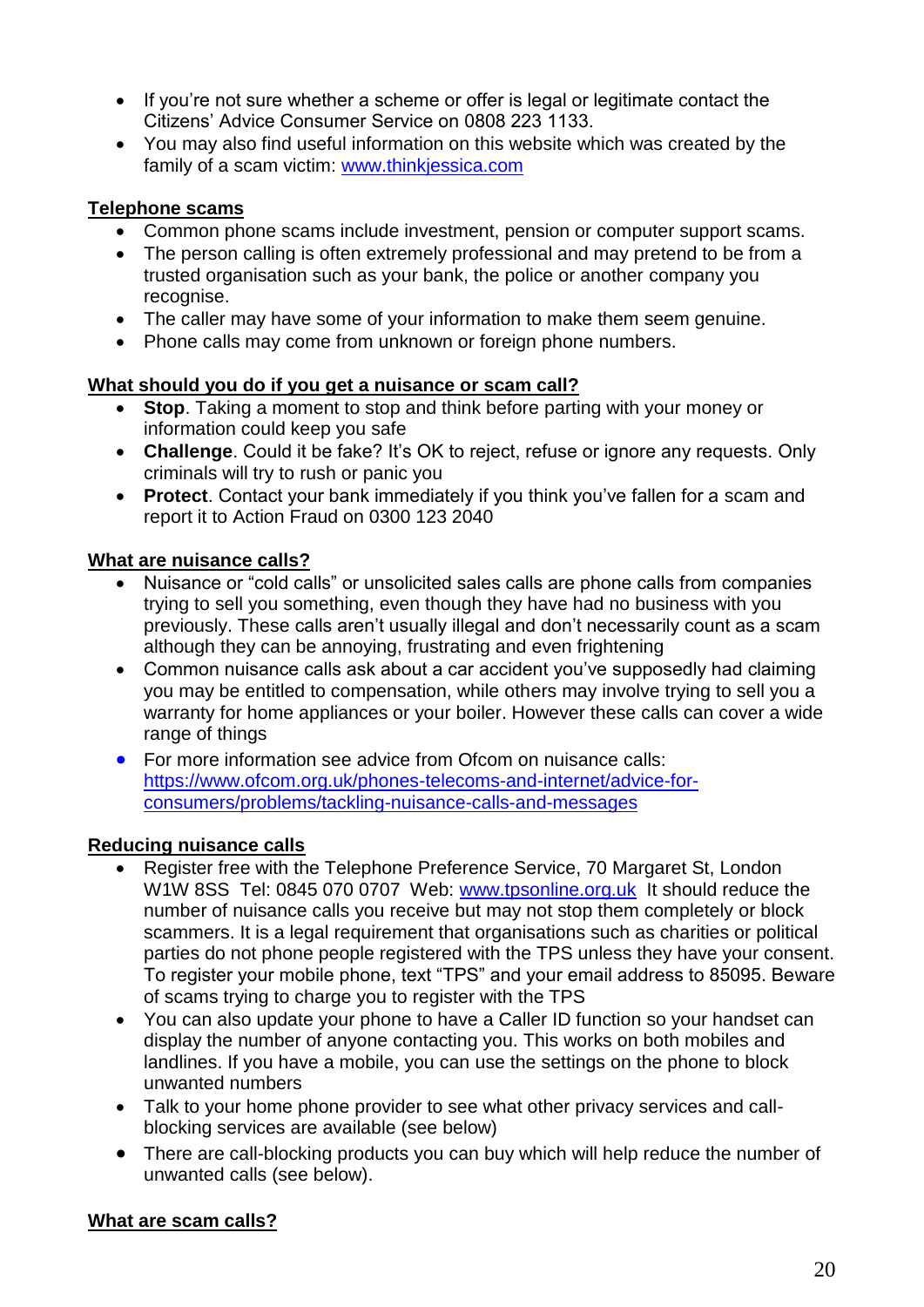- All scams are fraud. Phone scams are a way for criminals to con people out of money. The most common ones involve unpaid bills, investments, computer viruses, banks, lotteries and competitions
- **Bank scam calls** often claim to be from your bank telling you there's a problem with your card or account and asking you to transfer money to a "safe account". **Your bank would never ask you to do this**
- **Courier fraud**. This is where fraudsters may phone you, pretending to be a police officer or bank official, and try to persuade you to hand over money to a "courier" on the pretext of assisting an investigation into corruption. However, police and banks will never ask for money to be handed or transferred to them nor will they ask for passwords and pin numbers
- **Computer scam calls** often claim to be from a well-known IT firm, such as Microsoft. They'll tell you that your computer has a virus and will say you have to pay to have it "fixed" or ask you to download software that actually contains a virus. **Legitimate IT companies don't contact customers this way**
- Criminals have the technology to mimic an official telephone number, so it comes up on your Caller ID display (if you have one on your phone). This can trick you into thinking the caller is really from a legitimate organisation, such as a bank or utility company. If you're in any doubt, just hang up. Do not agree to hand over any money. It is better not to say anything but if you feel that you have to say something, say that you need to seek advice from your family or friends. Hang up and wait at least 5 minutes to be sure that the scammers are not still on the phoneline. Then phone somebody you trust. You can also phone your bank directly to see if it was genuine using the number on your bank card (not a number you are given in case it is fraudulent).
- You can get a leaflet called "Keep Calm and Hang Up" on how to recognise scam phone calls from TrueCall Tel: 0800 033 6339. You can avoid these scams by stopping scam calls.

#### <span id="page-20-0"></span>**Reducing scam calls**

The majority of landline providers offer free services to help reduce unwanted calls. Talk to your phone company to see what help you can get. Here are some schemes that we know of:

- **BT Call Protect**. If you have a landline with BT you can set this up **free-of-charge**. It works in three simple ways:
	- o BT Blacklist automatically diverts known nuisance callers to junk voicemail
	- o Personal blacklist lets you choose specific numbers to divert
	- $\circ$  You can also block numbers by category like international, withheld or unrecognised.

Once it's set up, you can add numbers to your blacklist by calling 1572 from your home phone immediately after you have hung up from a nuisance call. To set it up phone BT on 0800 100400

- **Sky Talk Shield**. Call screening service for your home phone. You can choose to answer the calls you want and block the ones you don't. It is **free** for Sky Broadband and Sky Talk customers
- **Virgin Media** offer **free** services such as caller display, the option to withhold your number when making a call and anonymous caller rejection.
- **TalkTalk CallSafe** allows you to approve, block or screen calls before you answer. The service is **free** and can be activated by dialling 1472 from your TalkTalk landline

#### <span id="page-20-1"></span>**Stopping scam calls**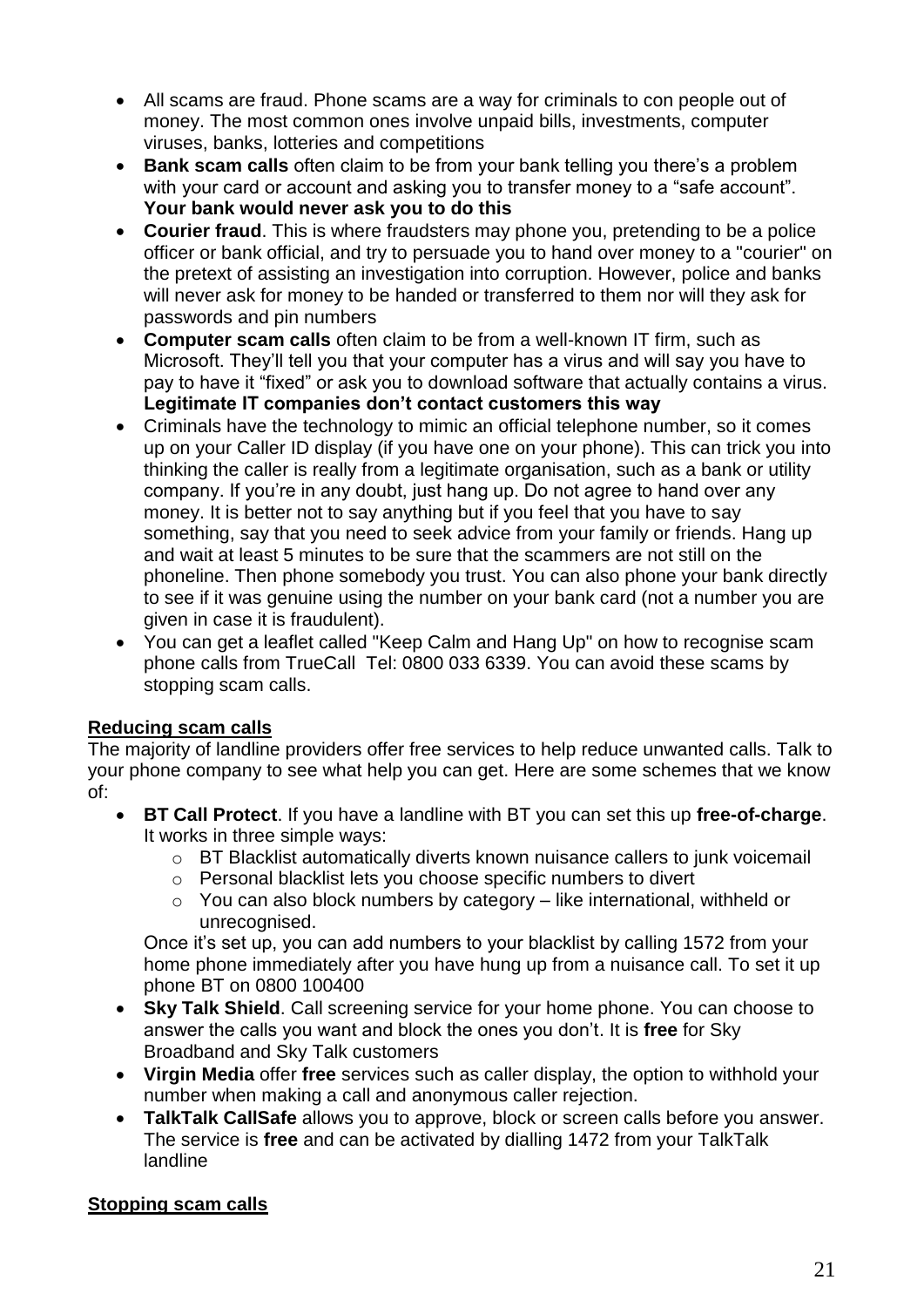There are other schemes that can stop more scam calls but you have to pay for the peaceof-mind. A call blocker is a small device that plugs into your phone and allows you to block calls from unwanted numbers. You can find out more about call blockers by emailing [friendsagainstscams@surreycc.gov.uk](mailto:friendsagainstscams@surreycc.gov.uk) or contacting the Trading Standards Team at Kent County Council.

- If you have a landline, there are various call blockers which might help. One scheme is **TrueCall**:
	- o It promises to screen out 95% of nuisance calls. When someone calls it checks their number. If it is a trusted caller such as friends, family or invited callers then the phone rings as normal. However it intercepts all other callers and plays them a message. This either asks them to hang up if they are a cold caller (you can listen to this by ringing 0333 011 5567) or can block unrecognised callers completely asking them to phone a family member or carer if it is important (you can listen to this by ringing 0333 011 5870).
	- o You can buy it from TrueCall. It costs £120 with no monthly fee after that or you can rent it. Tel: 0800 033 6330 Email: info@truecall.co.uk Web: [www.truecall.co.uk](http://www.truecall.co.uk/)
	- o They will send it directly to you or may be able to install it for you. You plug it into your landline. Just like TV sets it is straightforward to install but needs a little set-up. Full instructions are provided and you can call TrueCall on 0800 033 6339 for assistance if you need it.
- If you have a mobile, there are other call blockers which might help. For example, **Fuss Free Phones** work on the O2 network. With this scheme, old-style operators screen calls. You (or your family) give the operator a list of numbers of friends, relatives and organisations that are likely to call you. The operator only puts calls through if the caller is on this "trusted callers list". If the operator is unsure they will check with your family or friends. If you want to make a call, you simply pick up the receiver, press a button and ask the operator to put them through. It costs £80 for a special handset which looks like an ordinary phone but has large keys then it costs £20 per month.

#### <span id="page-21-0"></span>**Fraudulent text messages**

Look carefully at any text messages. If it says something that makes you panic (eg "this request was created from an unrecognised device") then it may be a scam. If it goes on to suggest a way to solve the problem (eg "cancel this request by") then it may take you to a website that looks convincing but is fake. Do not enter your details. You can report suspected scam text messages to your mobile network provider by forwarding them to 7726. If you think you have been scammed, contact your bank immediately.

#### <span id="page-21-1"></span>**Stopping yourself from making premium rate phone calls**

It can be distressing and expensive for a person if they make repeated phone calls to certain numbers, especially premium rate ones. BT can set up Network Controlled Calling which allows dialling only 10 numbers such as friends, family, GP etc but blocks others. Tel: 0800 919591 Web:

[www.bt.com/includingyou/redesign2012/assets/downloads/NetworkControlledCalling.pdf](http://www.bt.com/includingyou/redesign2012/assets/downloads/NetworkControlledCalling.pdf)

# <span id="page-21-2"></span>**Simple mobile phones**

- You can reduce making and receiving calls by switching to a simple mobile phone
- Some organisations offer easy-to-use mobiles. These mobiles have simple push buttons (between 2 and 12 buttons for known people and emergency contacts only). The buttons can be personalised with photos and calls can be made by pressing on the name or photo. One example is OwnFone on 0330 041 7263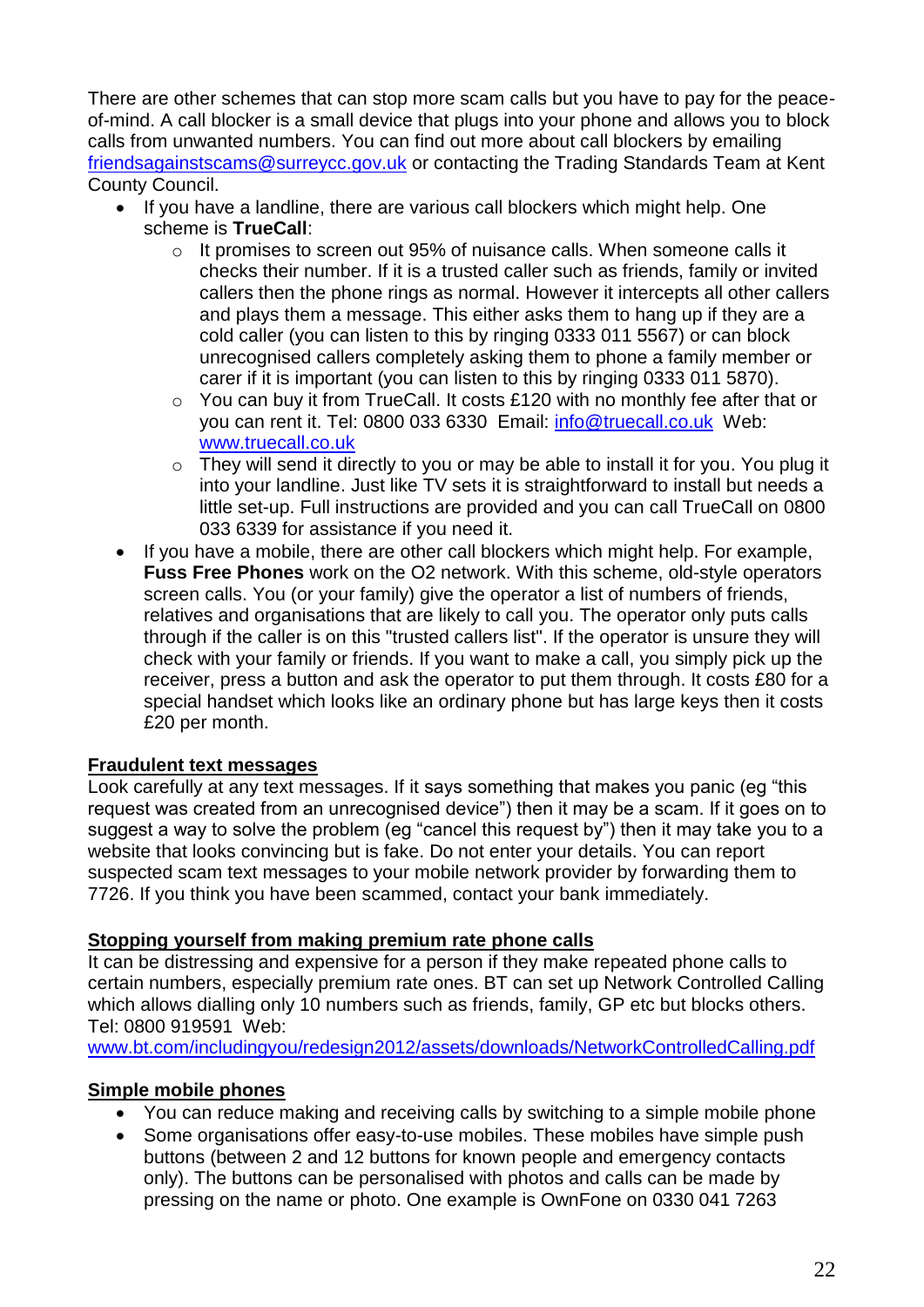- However you should shop around. The Disability Living Foundation can give you more information on choosing products for older and disabled people. Tel: 0300 999 0004.
- You can get a factsheet on telephones by ringing Age UK on 0800 169 6565.

#### <span id="page-22-0"></span>**Postal scams**

- Common types of postal scams include fake lotteries and prize draws, offers of investments, inheritance windfalls, health cures and clairvoyant letters.
- Too good to be true offers such as guaranteed lottery winnings.
- You may be asked for money to claim a prize or access your own winnings.

### <span id="page-22-1"></span>**Reducing junk mail**

Junk mail is untargeted advertising material usually addressed to The Home Owner or The Occupier instead of to an individual. To reduce unsolicited mail such as free newspapers and magazines, catalogues, advertising brochures, money-off coupons and product samples:

- **letterbox stickers**. Put a sign on your door to say "no junk mail", "no commercial leaflets" and/or "no free newspapers" or get a sticker from this website: www.stopjunkmail.org.uk
- **contact Royal Mail**. They will stop any unaddressed junk mail, leaflets and brochures that they deliver within about 6 weeks. Freepost Royal Mail Customer Services Tel: 0345 266 0858, 0345 774 0740 Email: optout@royalmail.com Web: www.royalmail.com
- **register free with the Direct Marketing Association**. This will reduce any unaddressed junk mail delivered by other people within about 3 months. 70 Margaret St, London W1W 8SS Tel: 020 7291 3300 Email: yourchoice@dma.org.uk Web: www.dma.org.uk
- **register free with the Mailing Preference Service**. This will stop advertising material addressed to you personally within about 4 months by removing your details from lists used by the advertising industry. Contact them at 70 Margaret St, London W1W 8SS Tel: 020 7291 3310 Email: mps@dma.org.uk Web: [www.mpsonline.org.uk](http://www.mpsonline.org.uk/)
- **register free with the Fundraising Preference Service**. This will stop marketing mail from any registered charity that you request within about a month. Tel: 0300 303 3517 Web: www.fundraisingpreference.org.uk
- **contact your Electoral Registration Office**. You can ask your local council to take your details off the "open register" if they are on there; it is a list of people and addresses that can be bought and used for sending junk mail. Web: www.gov.uk/get-on-electoral-register
- **contact the sender directly**. If you want to stop getting mail from a particular sender tell them to "please stop processing my personal data for direct marketing purposes in according with Article 21 of the General Data Protection Regulations". Include your full name, address and the date and give them a reasonable date to stop sending you mail eg a month
- **return to sender**. If the junk mail has a return address on the envelope, write "unsolicited mail, return to sender" and post it back free-of-charge to let them know
- **avoid junk mail in future**. Look out for tick boxes on forms you fill in which give permission to organisations or third parties to contact you. If you give your contact details over the phone make sure you tell them not to send you marketing mail or give your details to anyone else.

#### <span id="page-22-2"></span>**Reducing scam mail**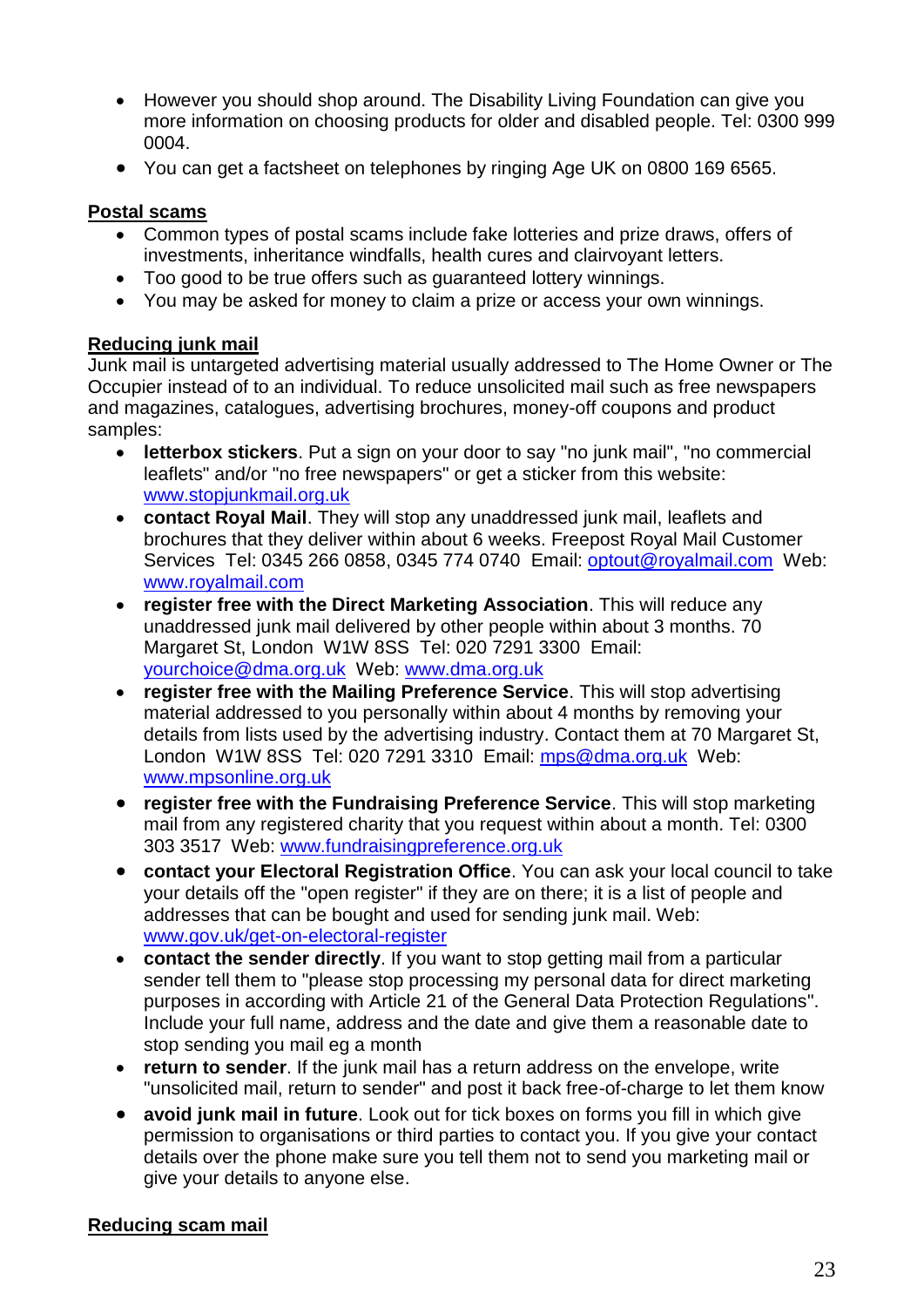Scam mail may be targeted and addressed to you. One way to reduce scam mail is to register as a Scam Marshal.

- You will be sent a Freepost Mailbag every month to send any scam post that you have received to National Trading Standards who will use it to investigate scams. In return you will be sent a monthly newsletter about scams and how to protect yourself.
- Scammers are less likely to continue sending you scam post if you don't respond to them but send it to Trading Standards instead.
- It may help you to take back control and make you less likely to fall victim as you will be more aware of whether something is a scam.
- There is also an opportunity to become a "pen pal" if you are feeling lonely.
- You can register at: [www.friendsagainstscams.org.uk](http://www.friendsagainstscams.org.uk/)
- Alternatively you can just send unwanted mail to National Trading Standards Scams Team, Freepost Mail Marshals.

### <span id="page-23-0"></span>**Fake parcel delivery cards**

If you receive a card posted through your door suggesting that someone was unable to deliver a parcel to you and you think it is fake then phone Royal Mail Fraud on 020 7239 6655.

#### <span id="page-23-1"></span>**Internet scams**

- An email may be designed to appear to be from your bank or other company in order to trick you into revealing personal details.
- You may be asked to click on a link which takes you to a fake website where you will be prompted to enter your details.
- Be online savvy. If you're unsure, don't open links or attachments in emails.

# <span id="page-23-2"></span>**Staying safe online**

Independent Age produce Scamwise which gives tips on staying safe online. You can get it from 6 Avonmore Rd, London W14 8RL Tel: 0800 319 6789, 020 7605 4200 Email: [advice@independentage.org](mailto:advice@independentage.org) Web: [www.independentage.org](http://www.independentage.org/)

#### <span id="page-23-3"></span>**Stopping compulsive shopping**

Some people are prone to buying items online at night or at times when feeling low or lonely. They may not really want it but often struggle to send it back causing financial difficulties. Money & Mental Health is a charity which has developed a digital tool called "Shopper Stopper". It is free to download and allows users (or their families) to "close" online shops during the periods of time they find hard to resist buying things. More info at: [www.moneyandmentalhealth.org/the-shopper-stopper](http://www.moneyandmentalhealth.org/the-shopper-stopper)

# <span id="page-23-4"></span>**Doorstep scams**

- Criminals pose as legitimate business people selling goods or services that are faulty, unnecessary, overpriced, poor quality or non-existent.
- Say "No" to unwanted, uninvited callers.

# <span id="page-23-5"></span>**Cowboy traders**

Citizens' Advice Consumer Service can support vulnerable people who are losing money to cowboy traders or other scams Tel: 0808 223 1133.

# <span id="page-23-6"></span>**Checking ID of doorstep callers**

Cold calling doorstep traders may offer services like roofing, block paving, guttering, paving and gardening. It is never a good idea to use a trader who just cold calls. If you're not sure, don't open the door. To protect yourself: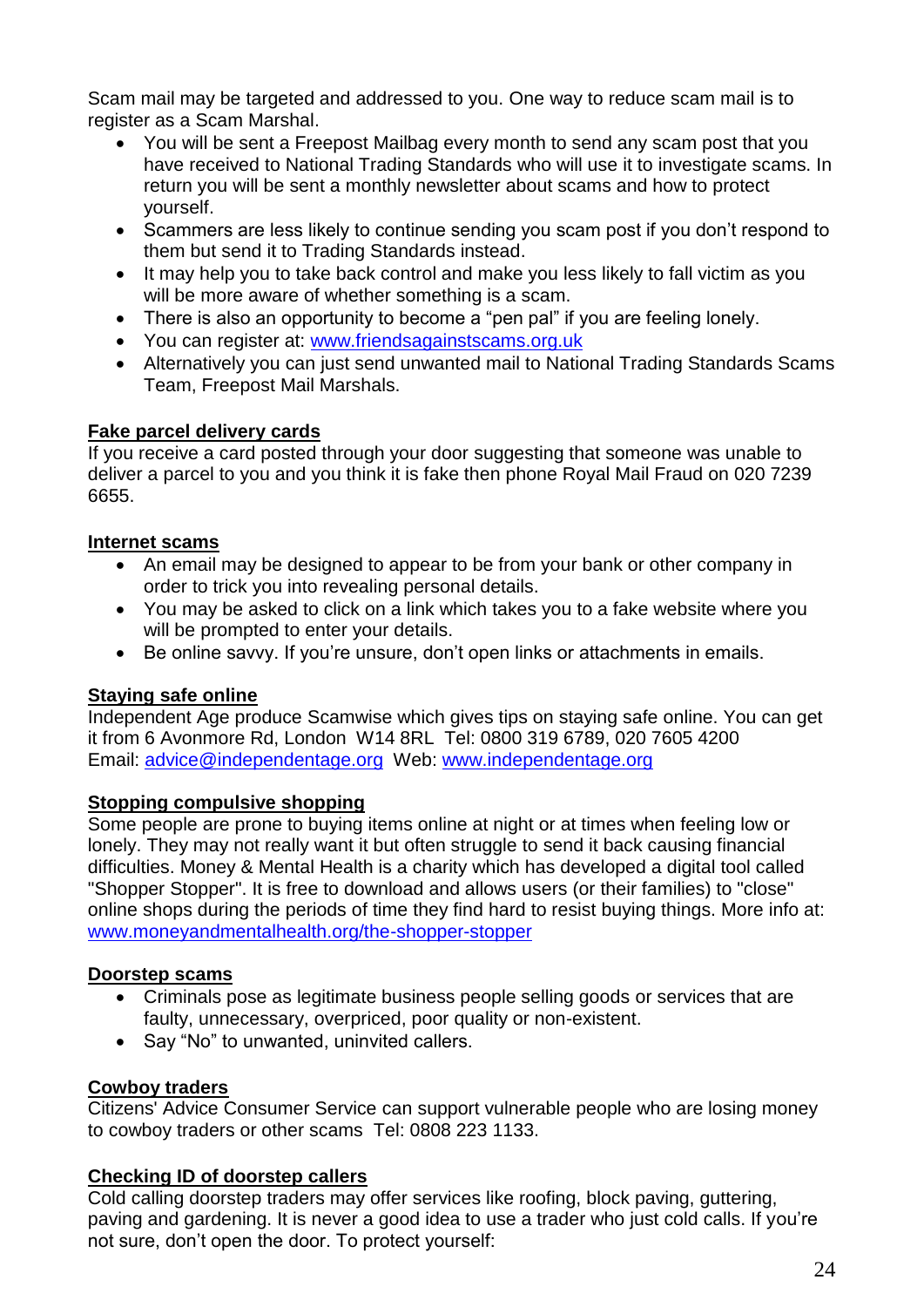- never disclose security details
- don't assume everyone is genuine
- don't be rushed
- listen to your instincts
- stay in control

A genuine caller will be happy for you to check they are genuine. Check callers' authenticity, especially if:

- You are not expecting the caller.
- The visit was arranged on the back of a cold telephone call or a leaflet through the front door etc.

If they claim to be from a well-known company, call that company using a number you know to be correct to confirm that person's credentials. Even when you have made an appointment for a tradesperson, make sure you don't let anyone else in who turns up on the same day.

- If you are being threatened or feel intimidated, phone the Police on 999
- If you are worried that a doorstep crime is in progress, phone the Police on 101
- If you have been a victim, phone Citizens Advice on 0808 223 1133

#### <span id="page-24-0"></span>**Have something planned to say to turn cold callers away**

It's OK to say no. Politely ask the trader to leave and state that you don't deal with cold callers. Even if you choose not to answer the door or phone to a stranger, you may sometimes break your own rules. For example, you could be expecting a visitor or you could have just woken up from a snooze and been a bit disorientated or you could be outside gardening or you could be bringing in shopping. Then before you know it, the cold caller has started a pleasant conversation with you making it hard for you to turn them away. If you are outside your home, the best thing is to simply say "I never buy from cold callers" as then hopefully the cold caller will not return. It's also a good idea to have something planned to say to turn callers away. For example: "I rent from my son; he looks after everything".

#### <span id="page-24-1"></span>**No Cold Caller signs and No Doorstep Callers stickers**

These stickers help but are not foolproof. You can download and print these out from the internet (including religious groups and charities if you wish) or from the Money Saving Expert website. Web: [www.moneysavingexpert.com/phones/no-more-junk#freesign](http://www.moneysavingexpert.com/phones/no-more-junk#freesign) You can also get them from Friends Against Scams Email: [friendsagainstscams@surreycc.gov.uk](mailto:friendsagainstscams@surreycc.gov.uk) Or you may be able to get them from your local police station, Action Fraud [www.actionfraud.police.uk,](http://www.actionfraud.police.uk/) Citizens' Advice on 0808 223 1133 [www.citizensadvice.org.uk](http://www.citizensadvice.org.uk/)

#### <span id="page-24-2"></span>**Video doorbells**

Consider installing a video doorbell. These can start at around £50 and will put doorstep callers off ringing your doorbell.

#### <span id="page-24-3"></span>**Bogus Caller Alarms**

These are available from Welbeing Tel: 01323 644422 Web: [www.welbeing.org.uk](http://www.welbeing.org.uk/)

#### <span id="page-24-4"></span>**Home security**

Cold callers can sometimes be considering a distraction burglary. So if you do answer your front door, you need to remember to keep other doors and windows locked. You can alsio ask a Police Community Support Officer to pop round to advise you on home security if you are vulnerable to scams. Ring West Kent Police on 101.

#### <span id="page-24-5"></span>**Pension scams**

Scam tactics include: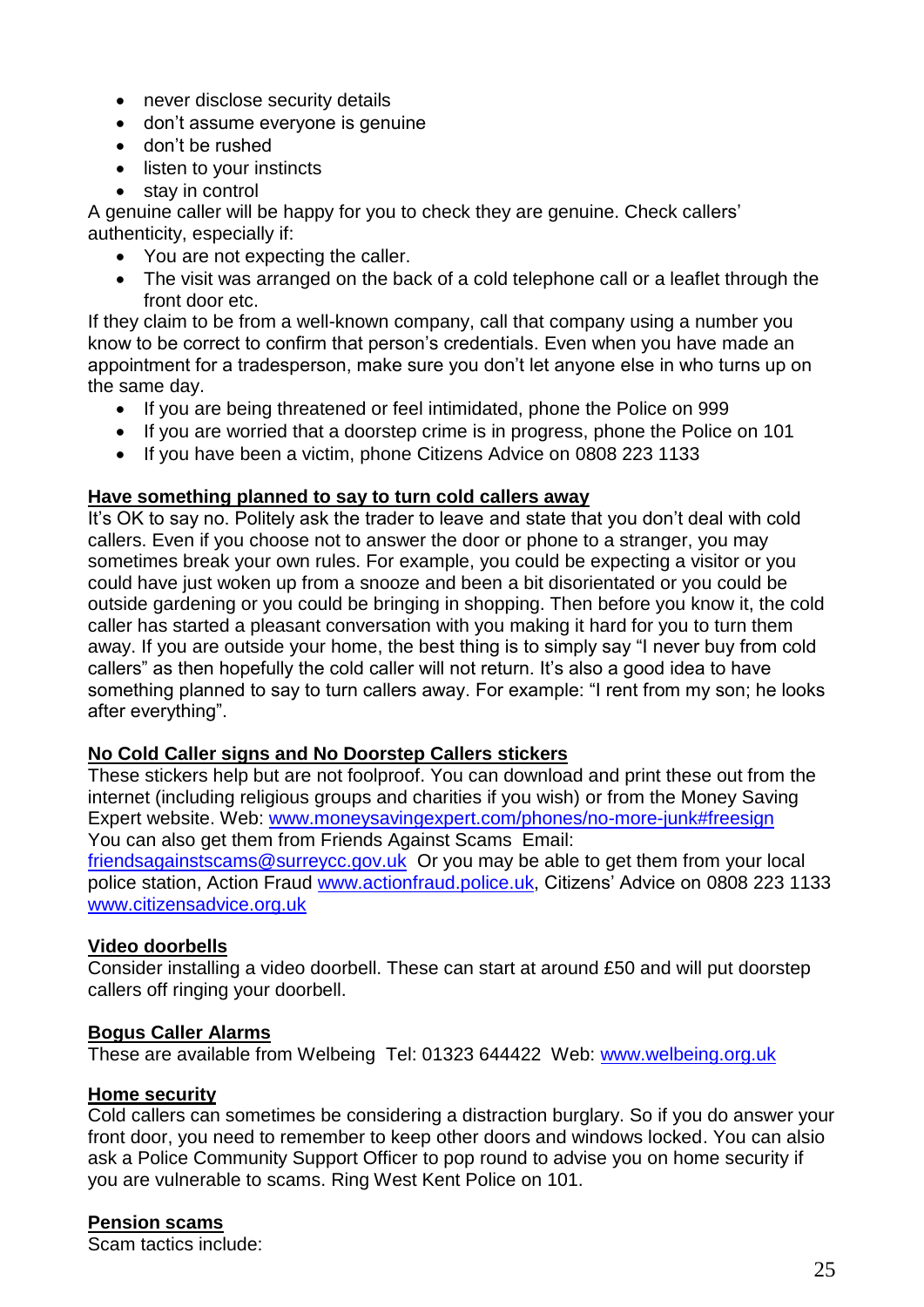- Being contacted out of the blue
- Promises of high or guaranteed returns
- Offers of free pension reviews
- Access to your pension before age 55
- Pressure to act quickly

If someone claims to be a pensions adviser check who you are dealing with. Legitimate free advice on pensions is available from the Money & Pensions Service on 0800 011 3797. If you're in the middle of a pension transfer and start to suspect a scam, contact your pension provider immediately. Also report it to the Financial Conduct Authority on 0800 111 6768.

### <span id="page-25-0"></span>**Lifebook**

This enables you to record all sorts of useful details which could be invaluable to a family member or a friend if they need to locate important information about you in an emergency. You simply follow the step-by-step instructions to fill in the various sections with your details, contacts and locations of important documents. The life contacts section deals with recording details of your insurance policies, banks, credit cards and other financial arrangements. The LifeBook is available in both a booklet and computer versions. More information from Age UK Tel: 0345 685 1061 Web: [www.ageuk.org.uk/lifebook](http://www.ageuk.org.uk/lifebook)

#### <span id="page-25-1"></span>**Vulnerability Registration Service**

The Vulnerability Registration Service allows vulnerable people a single place to register your status, helping you avoid repeating the same difficult conversations every time you engage with organisations. You can register yourself or ask an organisation to register for you. It covers financial services, local authorities, housing associations, insurance, banking, credit, energy, telecoms and retail. When most organisations see that you are registered, they take you out of any automated processes – giving more care and consideration to your needs. All they need is your name, address and date of birth. If circumstances change, it's easy to come off the register. Email: [info@vregservice.co.uk](mailto:info@vregservice.co.uk).

# <span id="page-25-2"></span>**Employment**

#### **Age UK**

There is a lot of information available on Age UK's website at: [www.ageuk.org.uk/information-advice/work-learning](http://www.ageuk.org.uk/information-advice/work-learning) It covers age discrimination, education, employment rights, looking for work, retirement, technology and training

#### **Citizens Advice**

Free phone advice Monday-Friday 9am-5pm. Some office appointments may be possible.

- Sevenoaks, Swanley, New Ash Green and Otford Tel: 0808 278 7810
- Edenbridge and Westerham Tel: 0808 278 7962

#### **Compaid**

Unit 1, Eastlands, Maidstone Rd, Paddock Wood TN12 6BU Tel: 01892 832447 Financial services. If you want to employ your own staff Compaid can provide payroll services and pension auto-enrolment; they charge a fee for this. Contact Srikanth Bodduluri Tel: 01892 834539 Email: [officebureau@compaid.org.uk](mailto:officebureau@compaid.org.uk)

#### **Jobs Hubs**

Support with creating CVs, searching for jobs on the internet, uploading documents, interview skills and techniques, applying for jobs, careers advice, access to training courses, digital support, redundancy and self-employment advice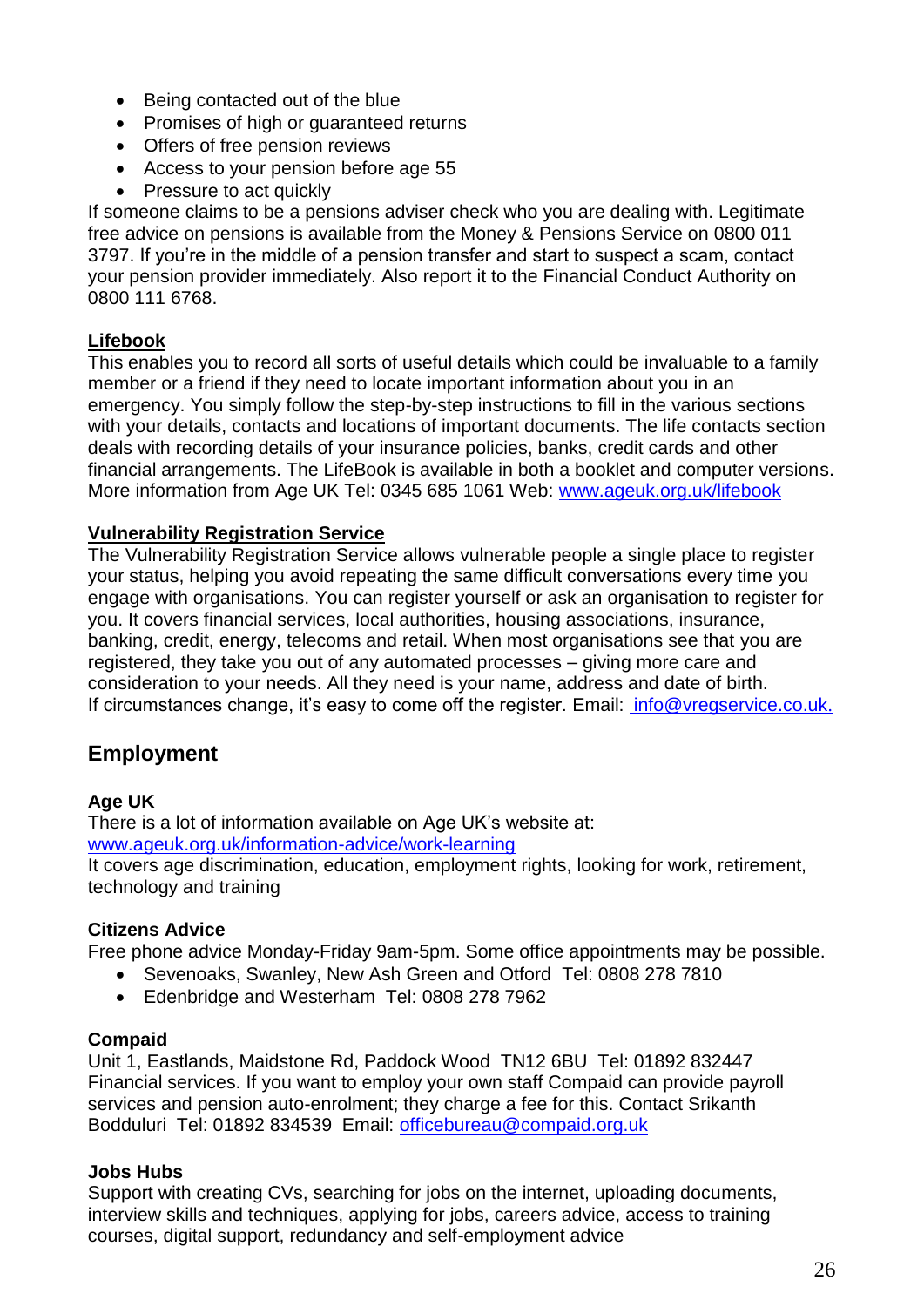- Edenbridge. The House Project, Eden Centre, Four Elms Rd, Edenbridge TN8 6BY
- Sevenoaks. Plaza Suite, Stag Theatre, London Rd, Sevenoaks TN13 1ZZ
- Swanley. Clocktower Pavilion Suite, St Mary's Rd, Swanley BR8 7BU

To make an appointment, contact Pauline Tel: 07715 993293 or Russ Tel: 07921 050452, Email: [westkentworks@wkha.org.uk](mailto:westkentworks@wkha.org.uk)

#### **Money & Pensions Service**

Free and impartial advice on work and retirement. Tel: 0800 011 3797 Web: [www.moneyhelper.org.uk](http://www.moneyhelper.org.uk/)

#### **National Careers Service**

Free, impartial professional advice on careers and skills. Guidance on the best places to look for job vacancies.

#### **Royal British Legion**

They can help finding jobs for anyone with disabilities as well anyone who has served in any of the following: the armed forces, National Service, Territorial Army, Merchant Navy, Land Army, Home Guard, ARP, nursing corps, observer corps, Bevin Boys etc. They operate through a centralised call centre and have paid staff throughout the country as well as some volunteers. They may visit you at home to assess your needs. Tel: 0808 802 8080 Web: [www.britishlegion.org.uk](http://www.britishlegion.org.uk/)

#### **Royal British Legion Industries**

They can help anyone with disabilities to get back into work by support with:

- creating and updating CVs
- finding voluntary work
- learning new skills or getting qualifications
- getting work experience or placements
- obtaining paid work
- starting your own business
- practical help to overcome barriers such as transport, care, communications or access
- funding for aids and adaptations
- regaining confidence

Contact Jane Cannam Tel: 07825 311427, 0808 164 3521, 01622 795945 Email: [jane.cannam@rbli.co.uk](mailto:jane.cannam@rbli.co.uk) Web: www.rbli.co.uk

#### **Sevenoaks District Council HERO Advice Service**

Information and guidance on further education, retraining, getting back to work and starting your own business. Tel: 01732 227000 Email: [hero@sevenoaks.gov.uk](mailto:hero@sevenoaks.gov.uk) Web: [www.sevenoaks.gov.uk](http://www.sevenoaks.gov.uk/)

#### **Work Routes**

If you have been looking for work, employability consultants can help you find a role that's right for you. They offer help with the following things:

- personal training and support plans
- writing CVs and applying for jobs
- interview practic
- IT skills & customer care training
- finding jobs not advertised elsewhere
- costs of travel, work clothes and other job search expenses
- support applying for more hours or promotion once you start work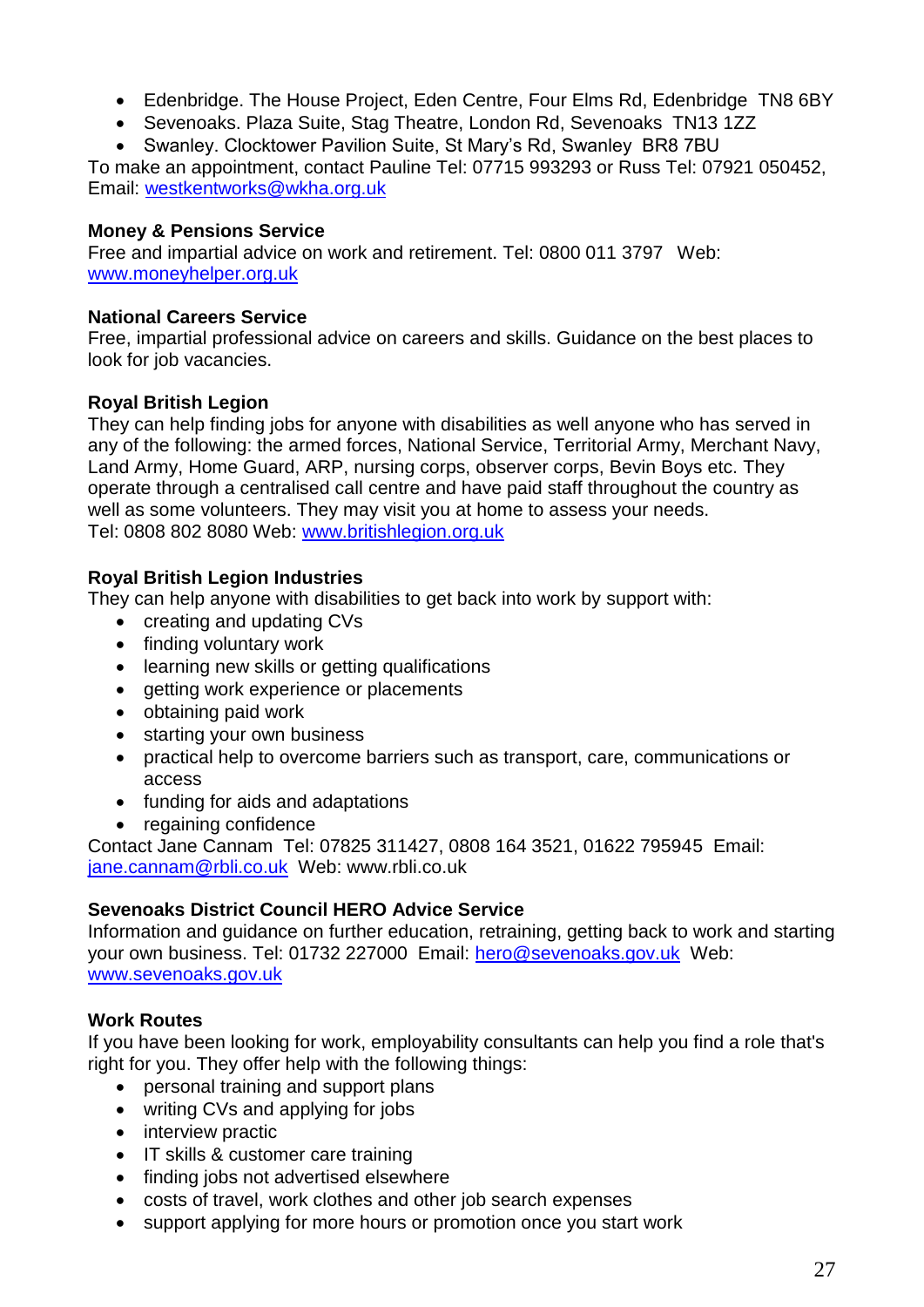You do not have to be a veteran to take advantage of this. Royal British Legion Industries Tel: 0808 196505 Email: workroutes@rbli.co.uk

# <span id="page-27-0"></span>**Learning disabilities**

### **HfT**

Provides free support and information to people with learning disabilities and their families or carers on livng independently, working, volunteering, hobbies and technology. Tel: 01732 782700 Email: hftkentnorth@hft.org.uk Web: www.hft.org.uk

## **Mencap**

Support for people with learning disabilities and their families or carers. Help people to join in local leisure activities. Provide information and advice on employment and education. Tel: 0808 808111 Email: helpline@mencap.org.uk Web: www.mencap.org.uk

# <span id="page-27-1"></span>**Social activities**

### **Age UK Sevenoaks & Tonbridge**

Old Meeting House, 5 St John's Rd, SevenoaksTN13 3LR Tel: 01732 454108 (open Mon-Fri 9am-4pm) Fax: 01732 450791 Email: [office@ageuksevenoaksandtonbridge.org.uk](mailto:office@ageuksevenoaksandtonbridge.org.uk) Web: [www.ageuksevenoaksandtonbridge.org.uk](http://www.ageuksevenoaksandtonbridge.org.uk/) We support a range of social activities:

- our day centre in Sevenoaks offers lunch and a range of social activities. Transport may be available
- our lunch clubs in villages are run by volunteers. In some cases they may be able to offer transport
- befrienders (volunteers who can drop in for a chat) may be able to visit people who are housebound or prefer more one-to-one contact
- we also produce a list of social clubs, groups and organisations
- Swanley area. Try the Cottage Community Tel: 01474 879473 for lunch clubs and day centres. You can also try Age UK North West Kent Tel: 01474 564898 who also offer a befriending service

Our day centre offers services such as aromatherapy, chiropody, eye tests, falls prevention classes, hairdressing, hearing aid clinics, Indian head massage, reflexology, Reiki, toenail cutting. You may not have to use the day centre to use these services

#### **Seniors Helping Seniors**

Can help with transport to social activities and medical appointments. £24.60 per hour. Do not provide personal care (help with washing, dressing, medication etc). Tel: 01732 495665 Email: enquiries@seniorshelpingseniors.co.uk Web: www.seniorshelpingseniors.co.uk

This list is for information purposes only and Age UK Sevenoaks & Tonbridge can accept no responsibility for any problems that may occur with any of these service providers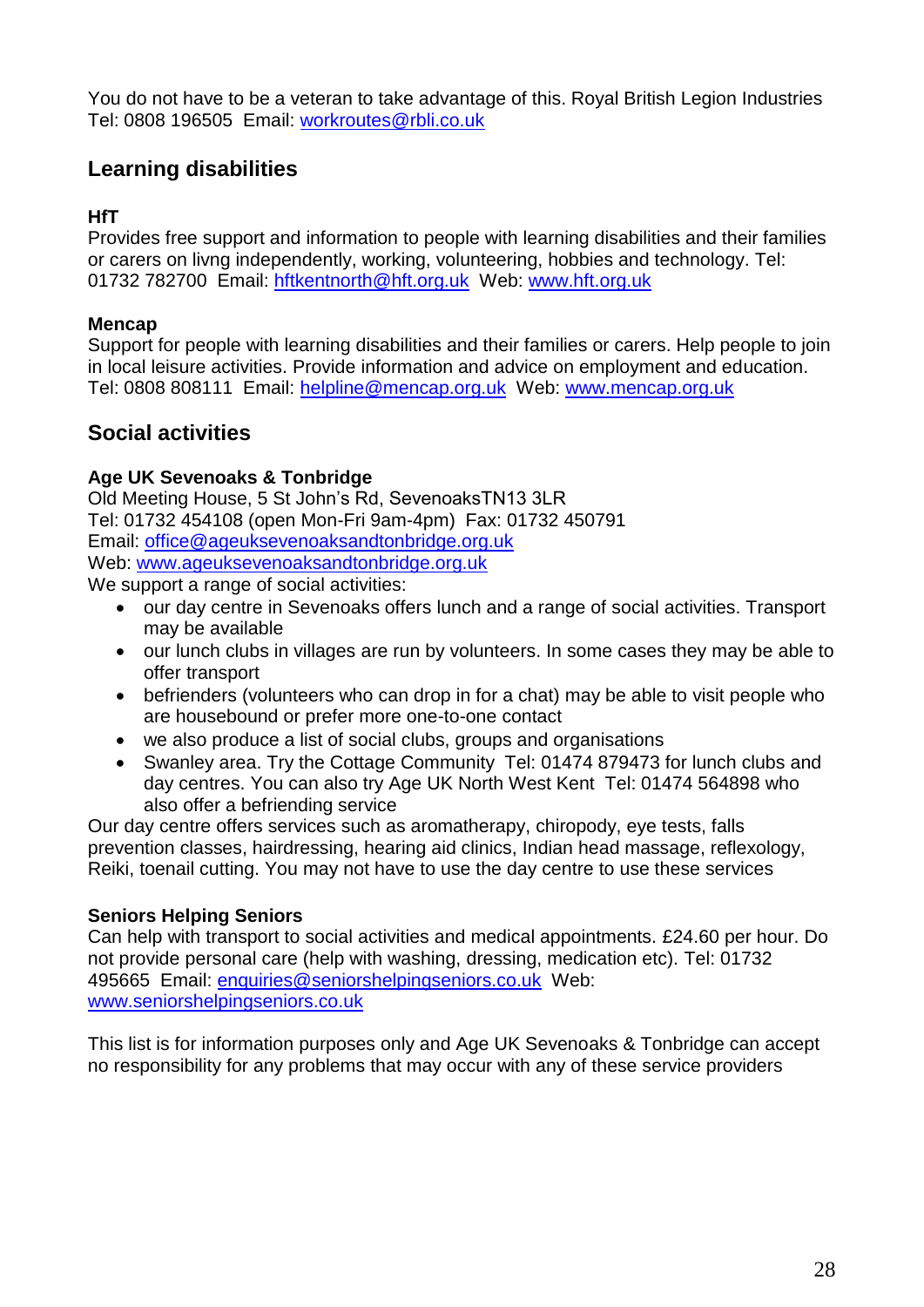**Index** Adverse weather, 13 Advice, 4 Age discrimination, 16 Aromatherapy, 28 Assistance cards, 11 Attendance Allowance, 10 Audiobooks, 15 Baths and showers, 28 Befrienders, 28 Benefits, 4 Blind people, 15 Blue badges, 4, 13 Breakdown cover, 15 Broadband, 16 Bus passes, 4 Bus services, 11 Buses 4U, 7 Campaigning, 16 Car insurance, 13 Careers, 27 Chiropody, 28 Coach trips, 14 Cold Callers, 25 Compulsive shopping, 24 Computer tuition, 16 Cowboy traders, 24 Credit cards, 19 Day centres, 28 Debit cards, 19 Dial 2 Drive, 5 Digital cameras, 16 Disability benefits, 4 Disability Living Allowance, 10 Disabled parking permits, 4, 13 Door-to-Door transport, 4 Driving, 12 Edenbridge Voluntary Transport, 5 Education, 28 Email, 16 Employment problems, 26 Employment with learning disabilities, 28 Eye tests, 28 Falls prevention classes, 28 Family history, 15

Flooding, 13 Fraud, 19 Further education, 27 Gardening, 5 Genealogy, 15 Getting back to work, 27 Gritting, 14 Hairdressing, 28 Head massage, 28 Health benefits, 4 Hearing aid clinics, 28 Help with travel costs, 8 Helping Hand, 6 Hobbies, 28 Holiday companions, 14 Holidays, 14 Holidays for disabled people, 14 Holidays for older people, 14 Holidays for veterans, 15 Home library service, 15 Housebound people, 15, 28 Housework, 5 Information, 4 Insurance, 15 Internet, 16 Internet security, 16 iPads, 16 Job vacancies, 27 Kent Karrier, 6, 8 Knit & natter groups, 15 Laptops, 16 Large print books, 15 Learning disabilities, 28 Leisure, 28 Libraries, 15 Lifebook, 13, 26 Looking for work, 26, 27 Lunch clubs, 28 Meals on Wheels, 4 Mobile phones, 22 Motability, 14 Online safety, 24 Outings, 14 Paperwork, 5 Parking, 12